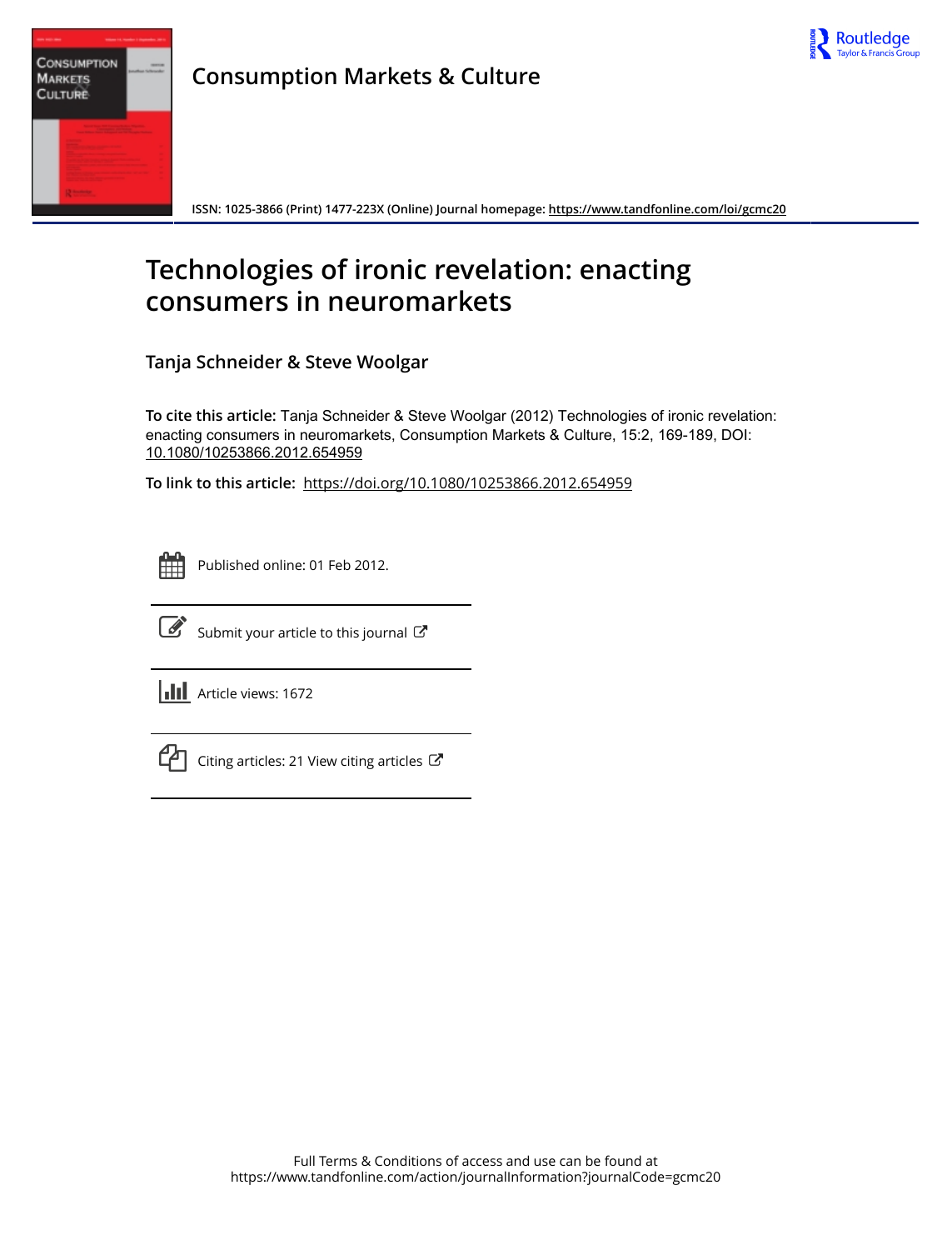# Technologies of ironic revelation: enacting consumers in neuromarkets

Tanja Schneider<sup>∗</sup> and Steve Woolgar

Institute for Science, Innovation and Society (InSIS) and Sald Business School, University of Oxford, Oxford, UK

Neuroscience is increasingly considered a possible basis for new business and management practices. A prominent example of this trend is neuromarketing  $-$  a relatively new form of market and consumer research that applies neuroscience to marketing by employing brain imaging or measurement technology to anticipate consumers' response to, for instance, products, packaging or advertising. In this paper, we draw attention to the ways in which certain neuromarketing technologies simultaneously reveal and enact a particular version of the consumer. The revelation is ironic in the sense that it entails the construction of a contrast between what appears to be the case – consumers' accounts of why they prefer certain products over others – and what can be shown to be the case as a result of the application of the technology – the hidden or concealed truth. This contrast structure characterises much of the academic and popular literature on neuromarketing, and helps explain the distribution of accountability relations associated with assessments of its effectiveness.

Keywords: neuromarketing; technologies of ironic revelation; consumers; accountability; market research; science and technology studies

## Introduction

This paper aims to contribute to understanding marketing's market-making capacity. We take as our starting point the emergence and growing prominence of a new form of market and consumer research, the so-called neuromarketing. Neuromarketing – the application of neuroscience to marketing by employing brain imaging or measurement technology to anticipate consumers' response to, for instance, products, packaging or advertising  $-$  is the latest in a series of means promoted by marketers as a way of understanding consumer behaviour and of countering the problem of new product failure. Based on an exploratory study of the young field of neuromarketing, we examine in this paper what possible understandings of the consumer are enacted in (neuro)market(ing) practice.

We take our cue from existing research in the growing field of social studies of market that stresses the need to conceptualise, possibly multiple, efforts to pre-configure actors (see Andersson, Aspenberg and Kjellberg 2008, 70). For instance, Araujo notes that the consumer "no longer appears as a singular entity modelled by a single unified logic, but as a multi-faceted entity modelled according to a variety of criteria not easily amenable to a single set of calculations" (Araujo 2007, 220). Beyond the immediate field of market

<sup>∗</sup>Corresponding author. Email: tanja.schneider@sbs.ox.ac.uk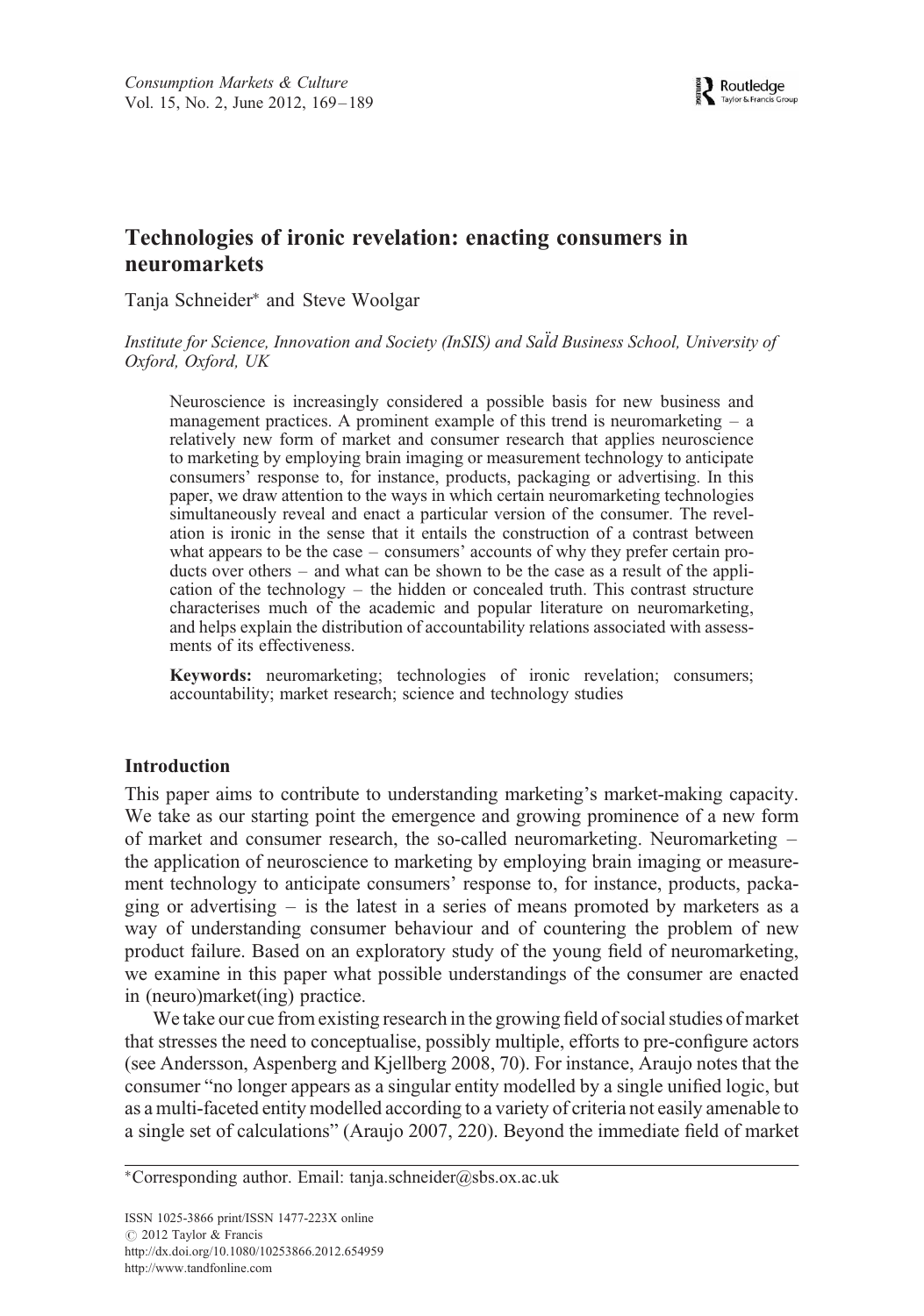studies and more closely related to the topic of our research into the encounters of neuroscience and social science, researchers have suggested that the current prominence of neuroscientific explanations and the uptake of neuroscientific techniques in a variety of disciplines (e.g. neurolaw, neurotheology, neuroeconomics) has led not only to new conceptualisations of specific subject positions, but to new conceptualisations of personhood in general (Rose 2003, 2006; Maasen and Sutter 2007; Ortega and Vidal 2007). For Rose (2003, 2006), the brain occupies a privileged space within contemporary (somatic) culture which he concludes has led to a depiction of beliefs, desires, behaviour and emotions in wholly neurochemical terms. Relatedly, Ortega and Vidal suggest that in contemporary (neuro)society, humans seem to be essentially constituted by the brain. According to them, we are currently faced with a new form of personhood – or rather brainhood – which they refer to as the "cerebral subject" (Vidal 2005, 2009; Ortega and Vidal 2007).<sup>1</sup> They suggest that with the growing prominence of the neurosciences, it is within the brain that a human being's essence  $-$  his or her personal identity  $-$  can be found, thence understood as a cerebral identity.

Other research has found that alternative conceptualisations of, for instance, patients and children emerge when neuroscience is taken up in fields such as medicine and pedagogy (Nadesan 2002; Cohn 2004). For example, Nadesan (2002) suggests that marketing's uptake of neuroscientific research into infant neural development (neuropedagogy), in particular for the development of educational toys which are said to stimulate infant neural development, mobilises a new subject position, namely the entrepreneurial infant – "the antecedent condition/position of the entrepreneurial subject" (2002, 418). She argues that the discourse of brain science suggests that infant brains can be engineered for excellence if the correct stimulation is provided during critical periods of development. This discourse appeals to many parents who want to prepare and steer their children towards their future role as knowledge workers.

More recently, Schüll and Zaloom  $(2011)$  have observed that the field of neuroeconomics claims to have the potential fundamentally to reconfigure human choice-making behaviour and as such challenge economic modelling based on the assumption that the human being is a rational actor – Homo Oeconomicus – who calculates her choices to maximise profit. This resonates with Callon's earlier observation that the emergence of calculative agencies is the product of framing. By this, he means that agents are extricated from the network of interactions and pushed "... onto a clearly demarcated 'stage' which has been specially prepared and fitted out" (1998b, 253). Relatedly, Callon highlights the role of marketing in setting up and deploying framing devices of calculative agencies (1998a, 26). He proposes that marketing establishes (material) practices (e.g. the marketing  $mix = 4$  Ps: product, price, place, promotion) which have an impact on the consumer and argues that the consumer is the consequence rather than the cause of these practices (1998a, 27).

Our analysis of how neuroscience enacts conceptualisations of the consumer has been motivated by the accounts reviewed above. We wonder, what are the experts' conceptualisations of the consumer emerging when neuroscience meets marketing? And how can existing research in the field of market studies assist us in this inquiry? The paper addresses the latter questions first by reviewing the different ways in which markets are problematised in the literature and by proposing that these differences align with different general analytic perspectives in science and technology studies (STS). This alignment is used to identify a particular feature of recent market studies, namely the ways in which the figure of the consumer is enacted through what we call technologies of ironic revelation. By this, we mean that certain technologies (in our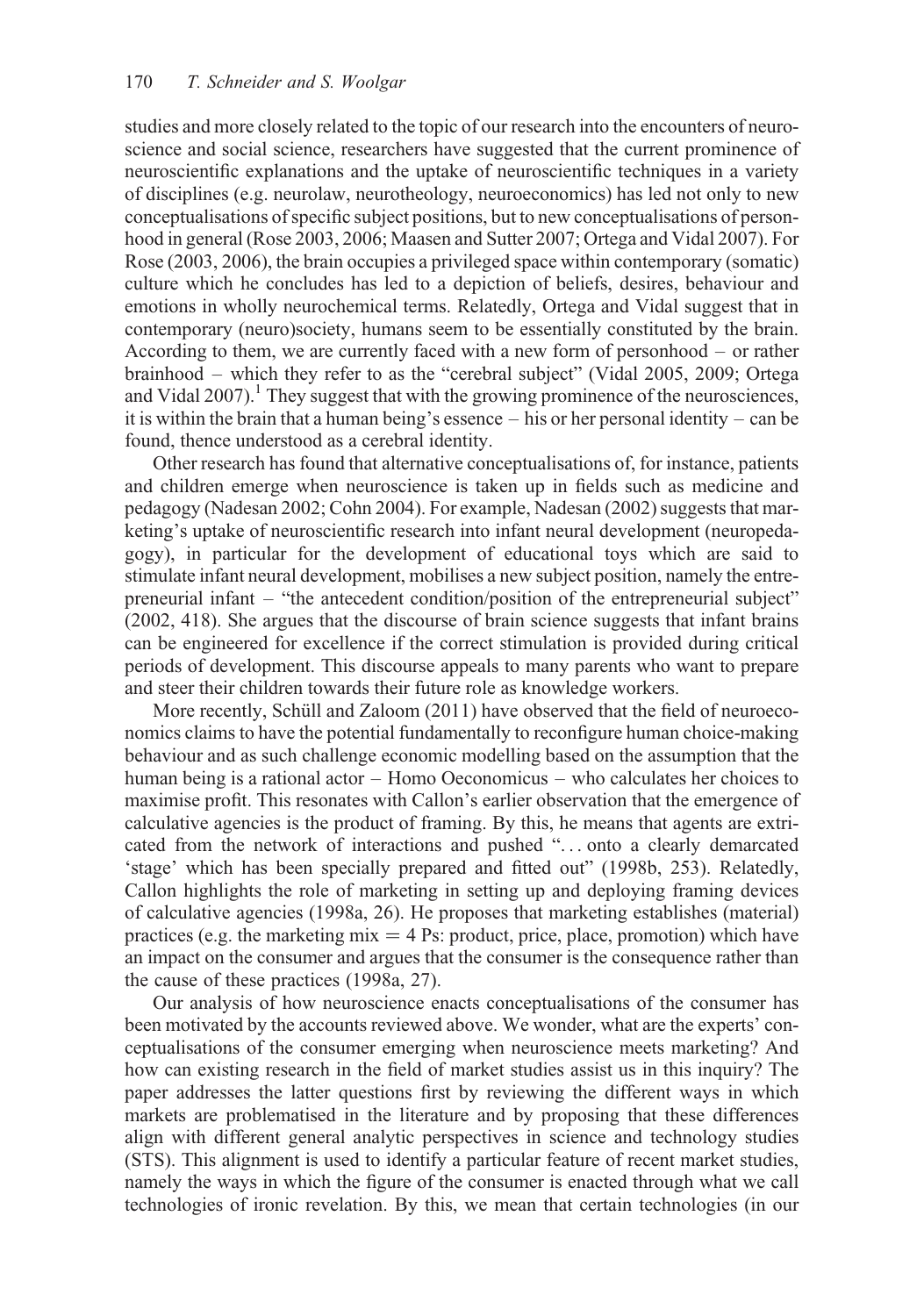case brain imaging and measuring devices) simultaneously reveal and enact a particular version of the consumer that depends on an achieved contrast between what appears to be the case – consumers' accounts of why they prefer certain products over others – and what can be shown to be the case as a result of the application of the technology – the hidden or concealed truth. The revelation is ironic in the technical sense that justification for the use of these technologies depends on a constructed incongruity between what is expected and what actually is the case.

In order to illustrate the operation and consequences of technologies of ironic revelation, the paper reports a preliminary investigation of how a new understanding of consumers is enacted in neuromarketing research. Using textual analysis, we examine the debate around neuromarketing's potential as depicted in academic journals, popular and media accounts. We then draw on this exploratory analysis to propose that the force of ironic revelation can be understood in terms of the shifts in accountability relations between operators and subjects of these technologies, which these technologies perform, and the ways in which changes in contexts of evaluation provide ways of deflecting criticisms about technical inadequacy.

#### Problematising the market

In the burgeoning research literature, the concept of the market has been problematised in a variety of ways. In broad terms, it is possible to discern a shift in conceptualisations of the market between three main perspectives: from (a) markets understood as economic relations between rational actors (individuals, organisations, firms) to (b) markets understood as (a) previously, but with the addition of human, social, cultural "factors" and/or "dimensions," to (c) a broad spectrum of approaches which can be subsumed under the "pragmatic turn"; perspectives which portray markets as constituted in and through the "social."

This last "pragmatic turn" to markets prioritises attention to mechanisms, which are variously described as the constitution, performance and enactment of markets. On the whole, the pragmatic turn of perspective (c) favours these latter descriptions of market mechanisms, whereas perspective (b) more commonly uses the term "construction." These mechanisms or devices are said to be effected through various material and discursive assemblages, which include financial models, mathematical formulae, technologies and ordinary market devices, such as shopping trolleys, various scalar devices and so on (Cochoy 1998, 2007, 2008; MacKenzie 2003; MacKenzie, Muniesa, and Siu 2007). In summary terms, the pragmatic turn portrays markets as practical accomplishments (Kjellberg and Helgesson 2007).

It is instructive to consider the move between these perspectives, from (a) to (b) to (c), as roughly analogous to key shifts between early approaches to the social analysis of scientific knowledge. In this schema, the understanding of the market as economic relations between rational actors corresponds to the "received view" of science. The subsequent addition of "social factors" corresponds to the weak programme in the sociology of scientific knowledge (SSK), where "weak" connotes the criticism that these kinds of analysis of science fell short of trying to explain the nature and content of scientific knowledge. Much was said about social relations (institutions, roles, structures) between scientists, but little was said about how these affect the nature and direction of scientific knowledge itself. The third broad perspective, the "strong programme" in SSK, encouraged ways of addressing the "social" basis of the epistemic status of scientific knowledge.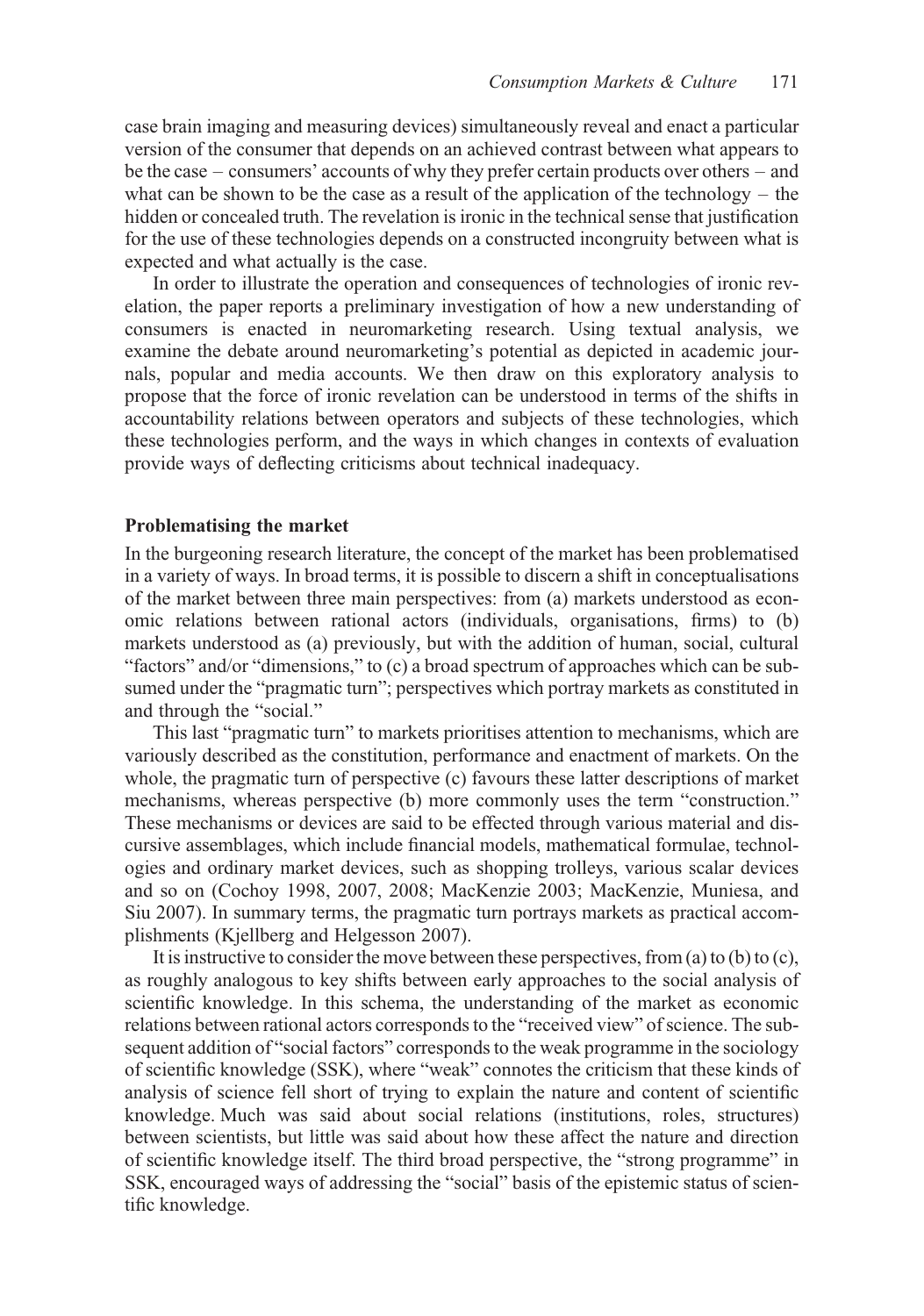This simple three-part schema does scant justice to the enormous variety of STS and for the ease of comparison neglects theoretical developments in STS, such as generalised symmetry.<sup>2</sup> In particular, this rendering of the "strong programme" subsumes a whole series of different ways in which STS has attempted to cash out the ideas of contingency and performativity. Nonetheless, for our purposes, the schema makes the point that successive moves in the socialising of science can be understood as a series of successive challenges to (or provocations on) essentialism. For example, each stage of the tripartite typology can be understood as a successive attempt to overcome, or fashion an appropriate challenge to, the long-standing legacy of the deeply entrenched divide between the social and the technical (see Shapin and Schaffer 1985; Latour 1993).

This parallel between analytic shifts in market conceptualisations and those in STS emphasises that STS provides market practices with a resource for drawing on equivalent efforts and attempts in STS. More important for our purposes, the successive shifts between perspectives remind us that more can always be done in challenging essentialism and taken for granted categories. In this spirit, we note that the pragmatic turn in market studies gives increasing emphasis to the configuration of market actors. Whereas previous approaches tended to concentrate on the role of the producer rather than consumer in constituting markets, recent work discusses how a whole variety of market agencies, including buyers and shoppers, are configured in market practice (Callon 1998a; Barrey, Cochoy, and Dubuisson-Quellier 2000; Andersson, Aspenberg, and Kjellberg 2008; Callon, Millo, and Muniesa 2008; Cochoy 2008; Kjellberg 2008). A well-known example of the constitution of "actors" by market devices is Cochoy's (2008) description of the ways in which a shopping cart constructs a certain kind of "shopper." Arguably, however, more research is needed on how different varieties of economic agency are enacted and the role advertising agencies and market research companies play in the process (e.g. Hackley 2002). For example, in recent years, we have heard much about the rise of the increasingly competent and savvy consumer (Macdonald and Uncles 2007; Cova and Cova, this issue). As part of this claimed rise of marketing literacy, we would expect some sources of resistance to the straightforward enactment of the passive consumer. What then accounts for the constitution of consumers as "savvy" or "passive"? By looking at neuromarketing in practice, we aim to show the importance of the distribution of accountability relations for explaining the success of revelatory technologies in enacting conceptualisations of the consumer as rather passive and non-knowledgeable. In the next section, we provide an overview on the recent neuro-turn in marketing and discuss one example of neuromarketing research in more detail before analysing neuromarketing's claims to revolutionise market and consumer research.

## The neuro-turn in marketing

Neuromarketing is much vaunted as a new form of market and consumer research (e.g. Lee, Broderick, and Chamberlain 2007; Senior and Lee 2008; Ariely and Berns 2010). As mentioned above, it draws upon a variety of brain-imaging and measurement technologies, including functional magnetic resonance imaging (fMRI); electroencephalography (EEG); magnetoencephalography; steady-state topography (SST); and positron emission tomography. Brain imaging is used to assess which areas of the brain are active in relation to specific tasks undertaken by the subject, and what is the extent of this activity. This is done, for example, in relation to the visual perception of the colour or shapes of products, or the effect on the brain of certain smells and odours.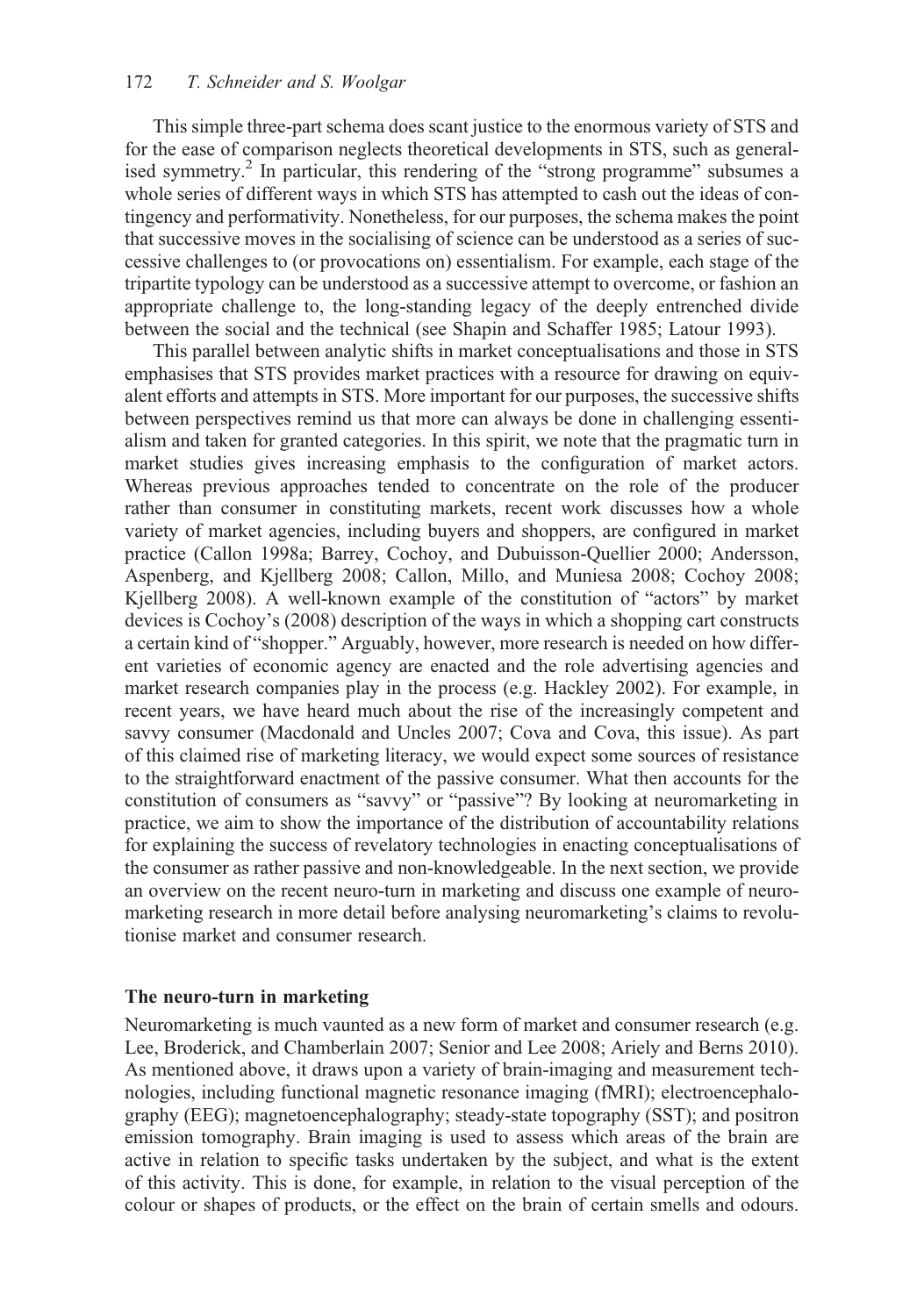In the case of fMRI, the extent of brain activity is inferred from changes in the amount of blood flow in specific areas of the brain. Although the original measurement information is numerical, not visual, the protocol for presenting this information typically represents this information through the use of various colours. It is this which enables the subsequent locution, in a telling use of metaphor, that the brain "lights up" in response to certain forms of stimulation.

In addition to the brain imaging technologies listed above, more and different techniques are being subsumed under the "neuromarketing" label. A look at neuromarketing research and consultancy websites shows that proponents of techniques such as eye tracking and biometric data (that is, measurement of heart rate, skin conductance, respiration, movement, muscle, pupil dilation and pulse volume) are increasingly selfdescribing their work as neuromarketing.<sup>3</sup> This allows the participation in the new enterprise of experts in previously discarded marketing techniques. This kind of bandwagon effect means that neuromarketing is not simply an alternative, competitor to previous ways of marketing, it instead accrues supporters of those previous efforts through their own redefinition of their skills and experience.

Neuromarketing is controversial both in terms of ethics and reliability. From the point of view of ethics, some have argued that neuromarketing is a wholly inappropriate intervention into a person's sub-consciousness. The implication is that it is somehow underhand to access parts of a person's being over which they themselves do not have full control. This mirrors objections to previous market research techniques, for example, Motivation Research, which were said to take advantage of the consumer by accessing and manipulating features of their consciousness in an underhand manner (e.g. Packard 1957/1981; Schwarzkopf and Gries 2010).<sup>4</sup> At the same time, it seems this form of ethical objection to neuromarketing may already be waning somewhat. A brief look at marketing trade magazines shows that although the figure of the brain was absent even a couple of years ago, contemporary issues (e.g. Admap Magazine January 2010) are replete with pictures of brain scans. In those publications at least, and over the course of the last 8 years, the brain has moved from being an unmentionable object of taboo to a commonly acceptable icon of cutting edge marketing activity.

The reliability of neuromarketing's use of brain imaging technologies is much debated (Editorial 2004; Medina 2004; Fugate 2007; Wilson, Gaines, and Hill 2008). An interesting twist is that questions about the reliability of the technology are finessed by appeal to the outcomes of this form of marketing (Ariely and Berns 2010). As we discuss in more detail below, this suggests an important shift in the distribution of accountability relations associated with the genesis and use of neuroscientific results. Whereas we might imagine that neuroscience research communities comprise certain criteria of research adequacy (however, see the recent report by ARF 2011), what counts as working is here posited as something that might be judged on results outside that community, in the context of use.

Questions about ethics and reliability have not yet proved significantly problematic to the central claim of neuromarketing, namely that it offers a novel source of detailed knowledge about consumer preferences and about what marketing activities stimulate consumers' purchasing behaviour (but see Wilson, Gaines, and Hill 2008). Such knowledge is presented as vital to improving the likely success of products. Notwithstanding the (separate) problem of reliability in interpreting brain imaging results, proponents of neuromarketing champion its purported advantages in circumventing the difficulty of relying upon the consumer's own views. It is offered as a technology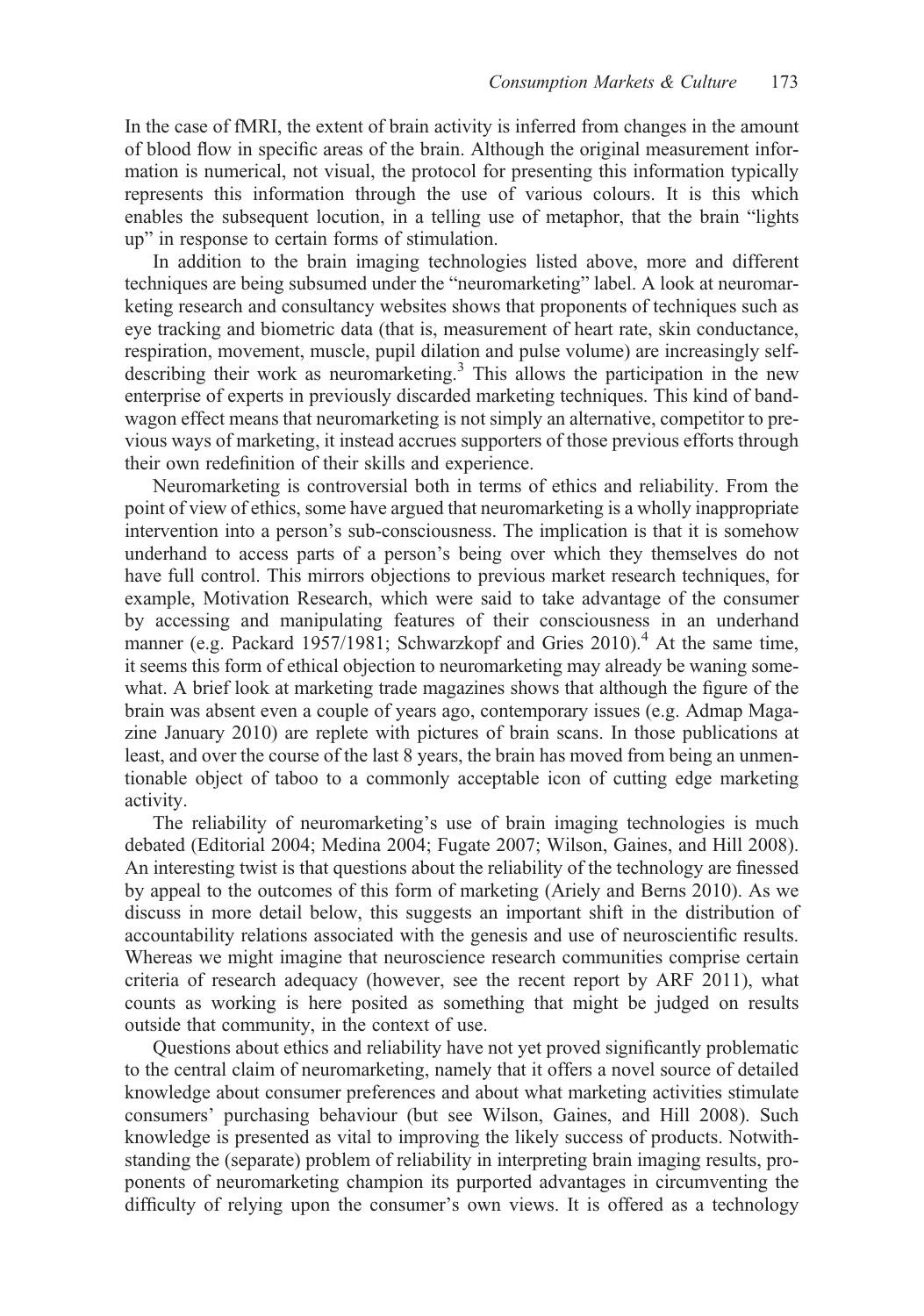that can be used to help know the mind of the unknowing consumer and that "reveals hidden information" that is not accessible through other forms of market research (Ariely and Berns 2010). These insights, it is said, will help substantially reduce the failure of new products (or in other words, increase sales). Based on neuromarketing's potential use-value, a number of firms<sup>5</sup> have sought advice from neuromarketing researchers and consultants, and neuromarketing is enjoying substantial investment by market research companies. Thus, companies such as Nielsen or Millward Brown have either made an acquisition of a firm offering neuromarketing research and consultancy services or are building up their own in-house department offering applied neuroscience to marketing problems. Nevertheless, it is currently unclear whether or not neuromarketing will become widely accepted.

## "Doing" neuromarketing

How then is neuromarketing done? In order to identify some of its key features, we consider the case of advertising effectiveness. Questions about the effectiveness of advertising take place in the context of dramatic recent changes in the various ways in which people consume media. Different channels, free to air, pay per view, on demand viewing and so on generate important questions for marketers about how to place advertisements successfully, and how to price the advertisements. Answers to these questions are especially important when the scale of investment is realised: the cost of showing a 30s advertisement during the televising of the 2010 Super Bowl was purportedly 3 million US dollars. Those purchasing advertising space at this level of expenditure would be keen to know whether or not they are getting value for money. "If you are going to spend \$3 million for a 30 second ad you want to know how effective it is."<sup>6</sup> Neuromarketing claims to offer a reliable way of assessing advertising effectiveness based on objective neurological evidence.

Sands Research Inc., a US-based neuromarketing consultancy that offers its services globally, report their own techniques and measures of advertising effectiveness using neuromarketing. They especially emphasise the importance of the length of time that it takes adverts to have an effect on the viewer. Thus, one slide in the Sands online presentation, entitled "Just a Few Seconds to Engage," features a multicoloured cross-section of the cranium with the legend: "The critical first seconds – the Viewer's frontal lobe (red) which performs executive functions related to memory and planning communicates to the parietal lobe (yellow) that integrates sensory information which in response determines the level of brain activity to be deployed."

The Sands presentation also includes a slide entitled "Methods" which explains that participants in the study were "fitted with a 68 channel (electrode sites on the scalp) EEG Cap and light weight Eye tracking glasses with two cameras. One directed at the participants' pupil and the other at their viewing target." The participants viewed the TVCMs (Television Commercial Messages) individually "in a relaxed living room-type setting and sitting in a comfortable lounge chair."

These methods are used to determine the extent of viewer "engagement." A graph shows how the extent of electrical activity in the brain varies over time with the passage of the advert. "Within 800 milliseconds the lobe communication takes place." "Within 4 seconds the viewer's decision is made on how much engagement to devote to the material presented." "After the 800 millisecond spike and follow up 4 second decision window, the brainwave signal activity will stay on a high plateau (sustained power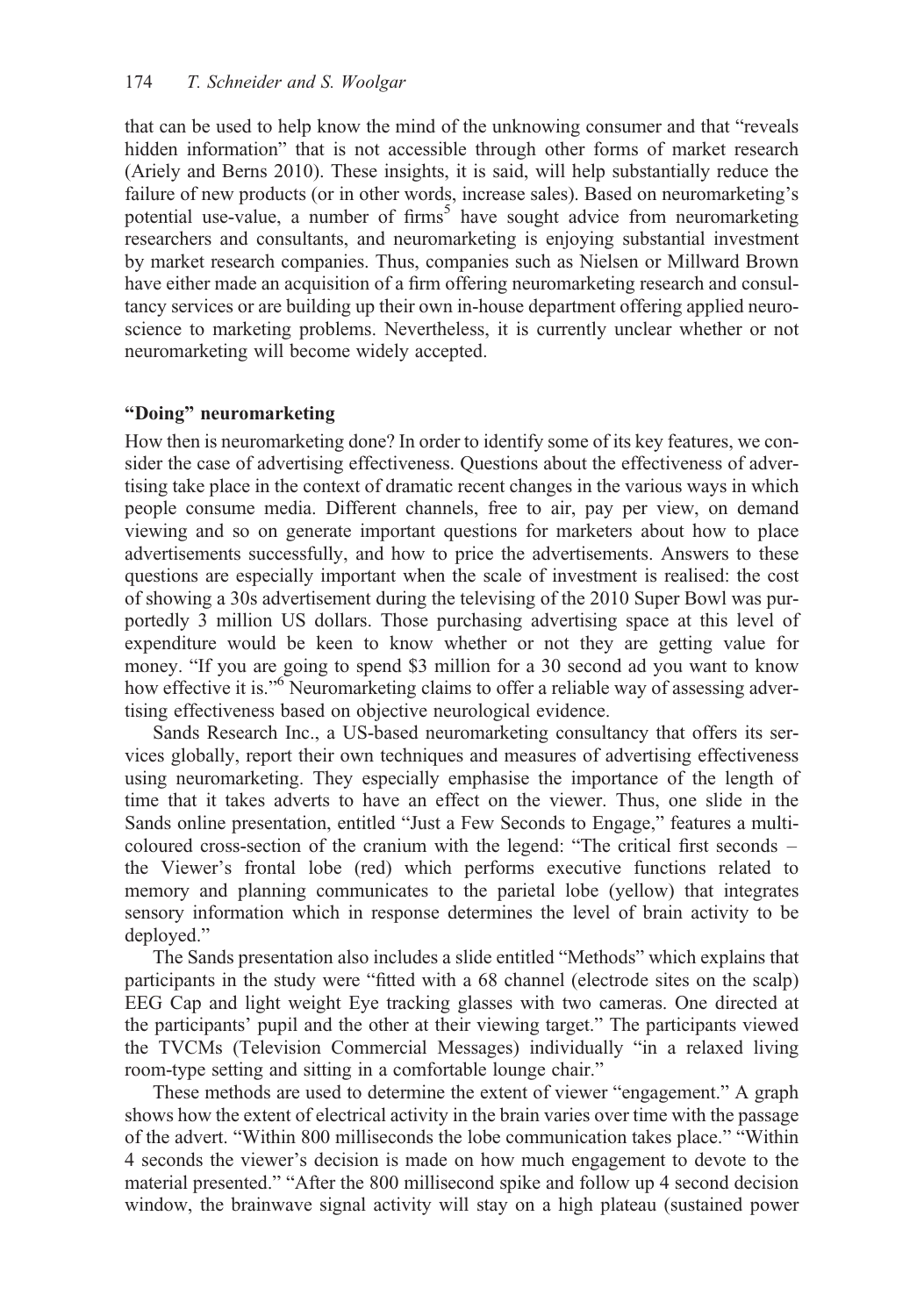function) if the viewer is engaged or decline or fluctuate, sometimes rapidly, if viewer is inattentive." It is asserted that "increased activity directly correlates to increased recall."

In the case of the 2010 Coke Heist advert, a measure of engagement (NEF, the Neuro Engagement Factor) is adduced. In this case, 4.24. The analysis concludes with some "Comments": "Strong start, temporal and frontal activity throughout." "Music and visuals create a building response" and "Product is represented in largest peaks, strong attention until end of spot." Sands' research into measuring the "brain's response to advertising" has resulted in patent pending software (Neuromedia<sup>TM</sup>) that analyses and scores media by a target subject group's engagement (The Sands Research Neuro Engagement Score<sup>TM</sup> or NES). The measurement of advertising effectiveness is, however, only one aspect of applied neuromarketing research. In the next section, we consider neuromarketing researchers' claims to revolutionise practices of consumer and market research.

#### Neuromarketing's revelatory potential

Our analysis of claims about the revolutionary potential of neuromarketing is based on a preliminary analysis of key academic, professional and popular texts. These provide an introduction to and an overview of neuromarketing as well as critical discussion of its potential for market research. We select these texts because they aim to convince marketing academics and professionals that there is a valuable alternative to contemporary market research methods. Our selection is also informed by neuromarketers' own recommendations of "introductory texts" to their peers and to potential clients, as evident from an online neuromarketing discussion group.<sup>7</sup> It is these introductions and characterisations of neuromarketing that we now examine in some detail. We supplement our analysis of these texts with extracts taken from media reportage on neuromarketing.

Our analysis uses a version of Smith's (1978, 1987) textual analysis. Smith's approach highlights the importance of analysing the social organisation of a text in authorising its facticity. What organisational features of the text give rise to its reading as a factual account (Smith 1978, 33)? She asks in particular:

- (1) How is a given version of an account authorised as that version which can be treated by others as factual?
- (2) Who is allocated the privilege of definition?
- (3) How are other possible versions or sources of possible disjunctive information ruled out?

These aspects of authorisation can be read as giving experts a privileged status versus the reader of the account. Hence, the social organisation of a factual account may place the reader at a disadvantage (Smith 1978, 51). In a second step, Smith notes the importance of contrast structures (1978, 39, see also 40–7, 51). By this, she means that it is crucial to take notice of descriptions of events, behaviour etc. that are preceded by a statement which supplies the instruction for how to see that event or behaviour as different/contrasting to the norm or current practice. We consider Smith's approach especially appropriate to the task of illuminating the performative work of "factual" descriptions of scientific results – in order to discover the nature and identity of the consumer(s) inscribed in these texts. From a Dorothy Smith inspired textual analysis perspective, texts perform (or enact) a community of readers and actors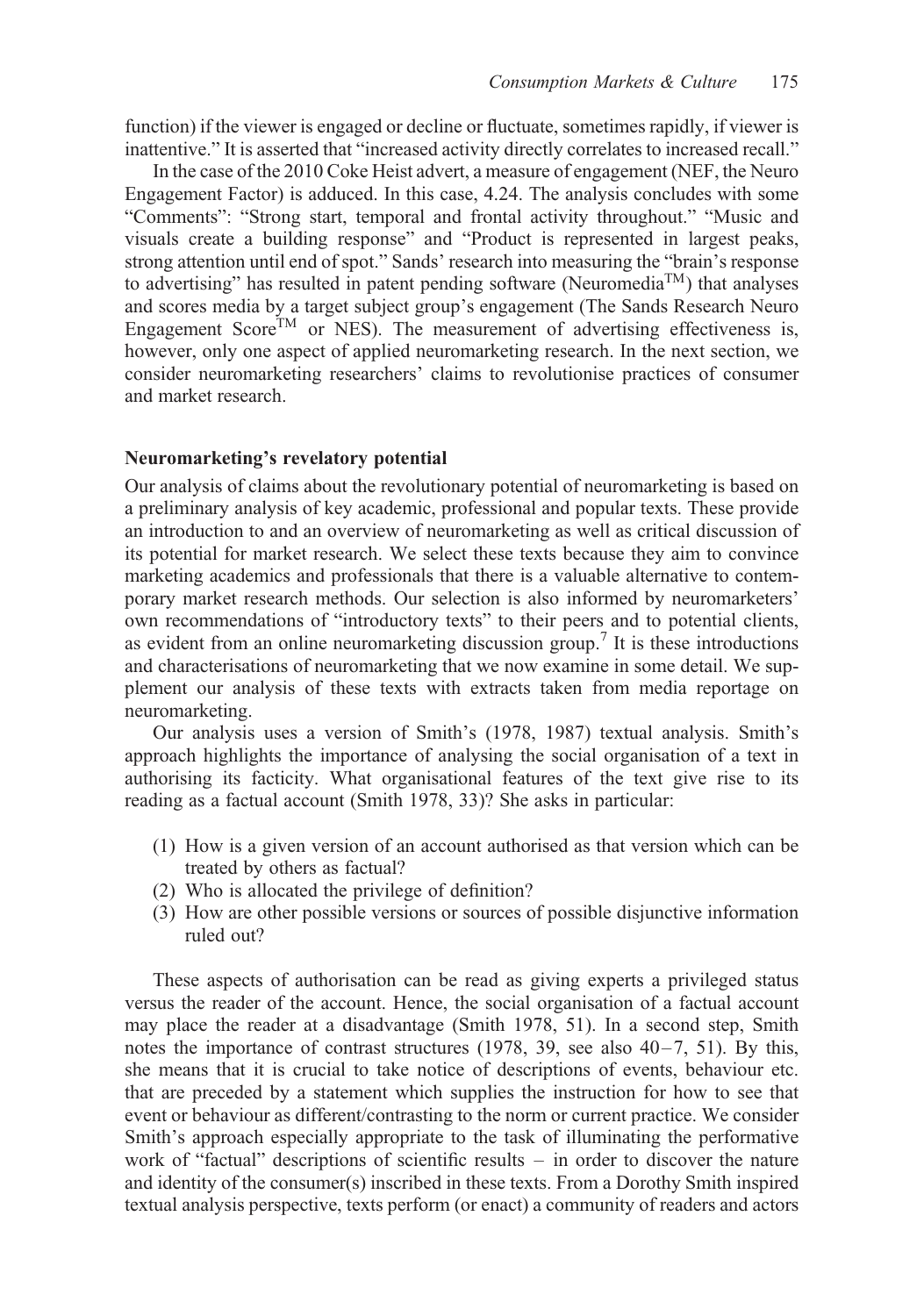and thus adequate subject positions. Like Smith, we seek to show how the texts under consideration achieve acceptability as factual accounts and, in so doing, provide for a depiction of the identities, relationships, expectations and associations of consumers and consumer behaviour.

# Academic accounts of neuromarketing's potential

We chose three academic texts that aim to introduce novices to neuromarketing: two are published in academic marketing journals (Fugate 2007; Hubert and Kenning 2008) and one in a neuroscience journal (Ariely and Berns, 2010). The first text is "Neuromarketing: a layman's look at neuroscience and its potential application to marketing practice" (2007) written by Douglas Fugate, a Professor of Marketing at Western Kentucky University, USA. The abstract states that the purpose of the paper is to "briefly cover the origins of neuromarketing, explain the process in layman's terms, enumerate some of the findings in anecdotal form, and suggest future consumer behaviour research directions based on these findings" (2007, 385).

Fugate regards neuromarketing as an essential tool for "... peering into the brain of the typical consumer to actually watch physical surrogates of the consumer decision making process ..." (2007, 385). In his view, neuromarketing will remove uncertainty from market research and open up the "black box" of consumer behaviour (2007, 385). He contrasts neuromarketing with traditional methods and finds that whereas these have tended to base explanations of market behaviour on inference, neuromarketing can "... use science to locate consumers' buy button ..." (2007, 385). Fugate notes that one of the key benefits of neuromarketing is that it "avoids the problem of relying heavily upon subjects' self-reports when it is highly unlikely that even the most determined subject could accurately articulate his or her crucial subconscious motives" (Britt cited in Fugate 2007, 386). Brain imaging, however, allows for authentic (unbiased and internal) responses to marketing stimuli (2007, 387). In addition, Fugate asserts, "... preliminary results complicate our standard assumptions about consumer choice mechanism by suggesting complex brain interactions, a much broader role for emotions, and a disconnect between conscious reasoning and internal preference" (2007, 387).

Hubert and Kenning's (2008) paper  $-A$  Current Overview of Consumer Neuroscience – appeared as part of a special issue on the topic of neuromarketing for the Journal of Consumer Behaviour (Senior and Lee 2008). The editors remark that Hubert and Kenning's introduction to neuromarketing research is "a most excellent place to start for the uninitiated" (2008, 266). Early on in their article, Hubert and Kenning describe consumers as a "black box" into which investigators could not get an insight into, using classical research (2008, 273). However, "a more direct view into the black box of the organism should be feasible with the help of advanced techniques and methods of brain research that are now applied in the field of consumer neuroscience (Kenning *et al.* 2007a)" (2008, 273).<sup>8</sup> One of the key benefits of such an approach, according to them, is that consumer neuroscience offers "a more objective measure of individual responses to marketing stimuli" (2008, 287). In particular, in comparison to self-assessment methods, consumer neuroscience is said to offer a more objective perspective. In the authors' view

... self-assessment methods [...] rely totally on the ability of the respondent to describe and reconstruct feelings and thoughts [and] are very subjective. Many effects in the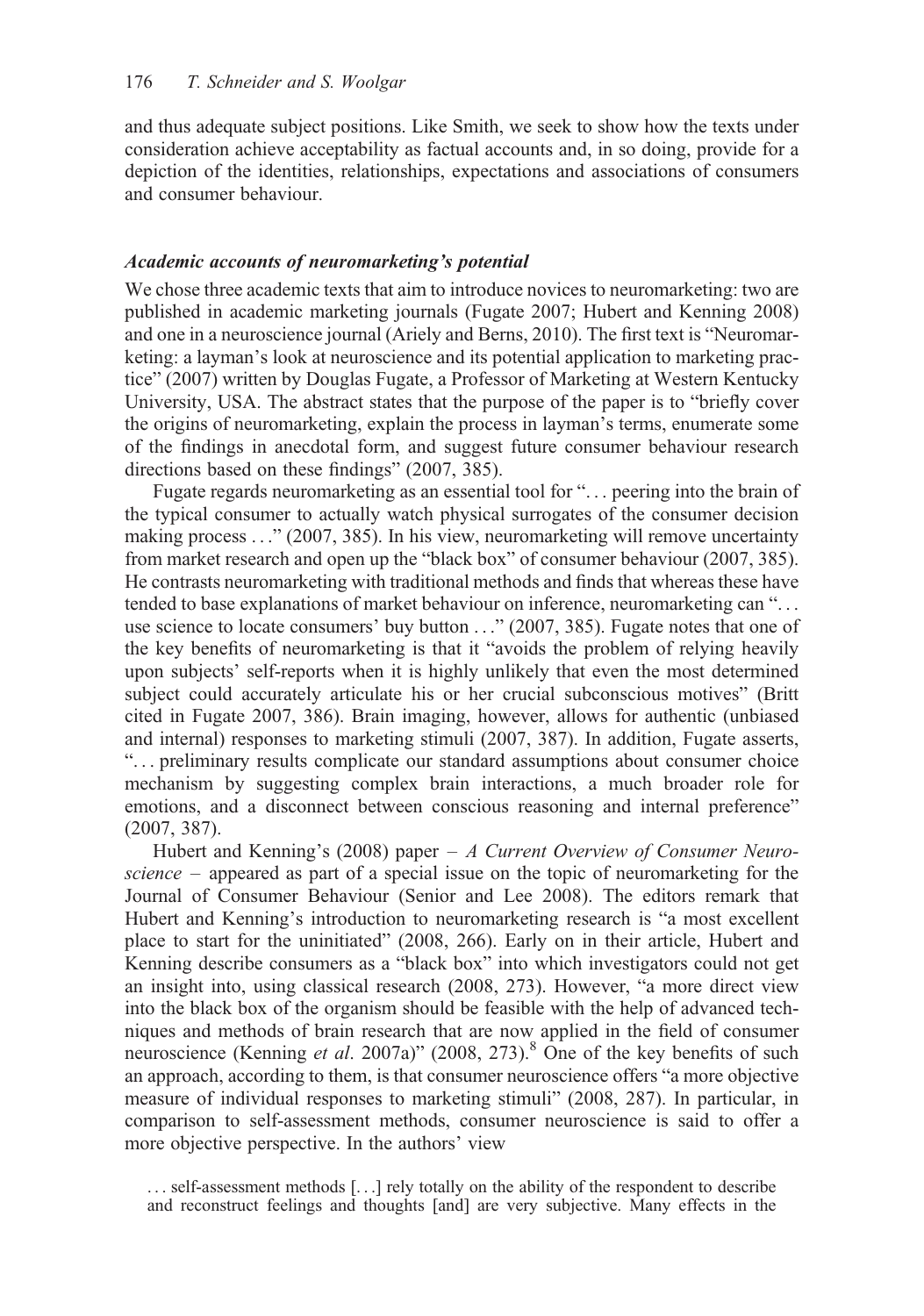human organism that influence behavior are not perceived consciously; hence, the cognitive filter of the test taker may bias the results. For example, a person who has a temperature may determine that his body feels cold, even though the objective measurement of a clinical thermometer indicates that it is not. (Hubert and Kenning 2008, 273)

Relatedly, Hubert and Kenning say that the findings of "self-assessment methods" can be influenced by strategic behaviour and social desirability. These can be eliminated in consumer neuroscience since "the participating subjects have little to no influence on the measurement of their brain activity (Camerer *et al.* 2005)" (2008, 273). In addition to objectivity, Hubert and Kenning identify a key benefit of neuromarketing research, which "researchers hope to gain specific new insights into unconscious and automatic processes that influence human behavior." Furthermore, they suggest that

... , one important contribution of consumer neuroscience is the emphasis on emotions and their influence on consumer decision-making. Consumers are no longer considered as completely rational, because emotions, unconscious and automatic processes, play a central role in generating behavior (Bechara and Damasio 2005; Camerer *et al.* 2005). (Hubert and Kenning 2008, 287)

The description of the consumer as a "black box" and of neuromarketing's potential as an "objective science" that can provide insights into consumer's unconsciousness processes and emotions, and ultimately into consumers' buying behaviour, echoes the themes found in Fugate's description of neuromarketing. However, using the broader and more ambiguous term "self-assessment methods" (a term that is not clearly defined in the article), Hubert and Kenning do not explicitly criticise traditional market research methods such as the focus group. They instead stress that consumer neuroscience is still a young field, which should not be considered a challenge to traditional consumer research. In their words, consumer neuroscience "rather, [...] constitutes a complementing advancement for further investigation of specific decision-making behavior" (2008, 274).

The third article on neuromarketing's potential published by Ariely and Berns (2010) in the journal Nature Reviews Neuroscience aims to distinguish between legitimate hopes and neuromarketing hype. In their introduction, the authors provide an overview of the most commonly used market research techniques and note that one hope is "that neuroimaging will reveal information about consumer preferences that is unobtainable through conventional methods" (2010, 1). As in the previous two articles discussed above, the authors explain that this hope is based on the assumption that

... people cannot fully articulate their preferences when asked to express them explicitly, and that consumers' brains contain hidden information about their true preferences. Such hidden information could, in theory, be used to influence their buying behaviour, so that the cost of performing neuroimaging studies would be outweighed by the benefit of improved product design and increased sales. In theory, at least, brain imaging could illuminate not only what people like, but also what they will buy. (Ariely and Berns, 2010, 1, emphasis added)

In the remainder of their paper, the authors assess this hope and conclude that "continuing developments in analytical tools for neuroimaging data — for example, MvPA [multi-voxel pattern analysis] — suggest that neuroimaging will soon be able to reveal hidden information about consumer preferences" (2010, 8). According to the authors, one of the benefits of MvPA methods is that these methods have the power to predict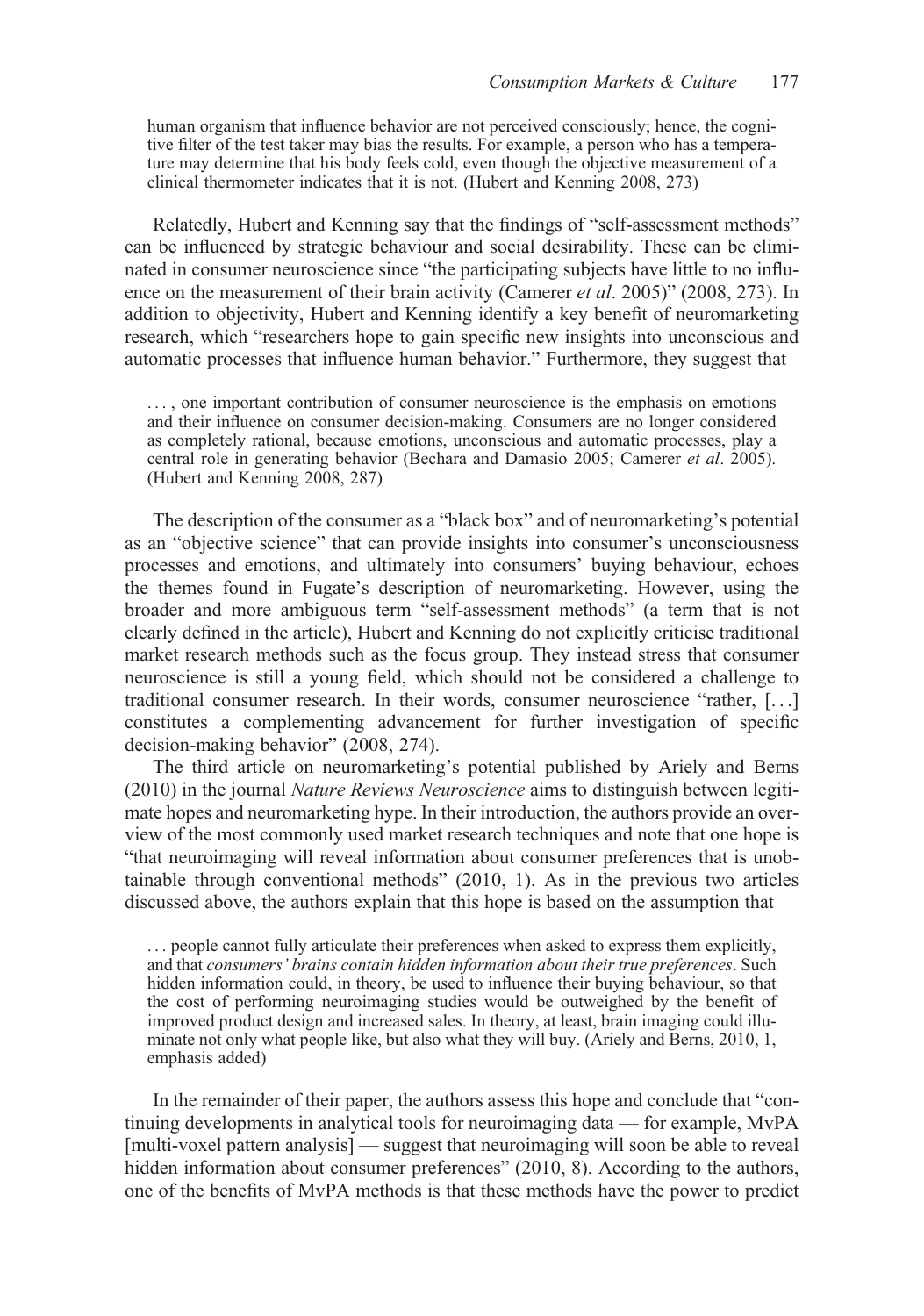the individual choices of a subject based on statistical associations of complex activation patterns taking place when an individual choice is being made. Moreover, "it does not depend on the vagaries of an experimenter interpreting the meaning of an activation map" (2010, 4).

All three academic texts contrast neuromarketing with traditional or other marketing research methods in order to establish neuromarketing as a viable alternative to understanding consumer behaviour. By fashioning this dichotomy between traditional and "new scientific" (and objective) research methods, the authors emphasise that neuromarketing has access to emotional rather than purely rational purchasing reasons, as well as to unconscious rather than conscious motives. The hope of revealing hidden information is central to the case for generating and sustaining research in the field of neuromarketing.

In sum, we see that academic neuromarketing texts are organised to provide the reading that neuromarketing is a new market research technique that not only helps marketers better to understand consumers (and thus to sell more), but also offers a particular conceptualisation of the consumer based on brain-imaging and measurement technologies and neuroscientific research findings. This conceptualisation provides an image of the consumer as an entity that does not know why s/he buys certain products, whose purchasing decisions are largely motivated by subconscious forces. Hence, consumers' self-reports are portrayed as unreliable and brain imaging as the source of more accurate answers than revealed by existing techniques such as surveys, focus groups or interviews. Of particular interest here is the emphasis in these neuromarketing texts on consumers' lack of knowledge about their purchasing motives. This conceptualisation of the consumer as a "black box," as unaware of his/ her preferences and purchasing motives, is also prevalent in a popular account on neuromarketing that we reviewed.

# Popular professional account of neuromarketing's potential

Buy-ology: how everything we believe about why we buy is wrong (Lindstrom 2008a), is a popular book aimed at both marketing professionals and a wider audience with a general interest in branding, advertising and consumer behaviour. The author, Martin Lindstrom, describes himself as a branding and marketing expert, advising top executives globally on how to build better and lasting brands. Lindstrom states that "by 2003, it had become pretty clear to [him] that traditional research methods, like market research and focus groups, were no longer up to the task of finding out what consumers really think" (2008, 18). So he set out to conduct the largest neuromarketing study with an international team of neuroscientists interested in branding and marketing (Neurosense, Oxford, and NeuroInsight, Australia). The study took 3 years to complete, cost approximately \$7 million which was provided by eight multinational companies, comprised multiple experiments (102 fMRI scans and 1979 SST studies) and involved 2081 subjects from five countries (America, Germany, England, Japan and China) as well as 200 researchers, 10 professors and doctors, and an ethics committee (2008, 11, 12, 34, 36).

These invocations of the scale of the study, the corporate sponsorship and endorsement of the research, the latest technological equipment, and the research experts involved all help in authorising Lindstrom's account. By positioning himself as providing an overview of the neuromarketing study, Lindstrom's account achieves further authorisation: he summarises the researchers' findings from the position of a witness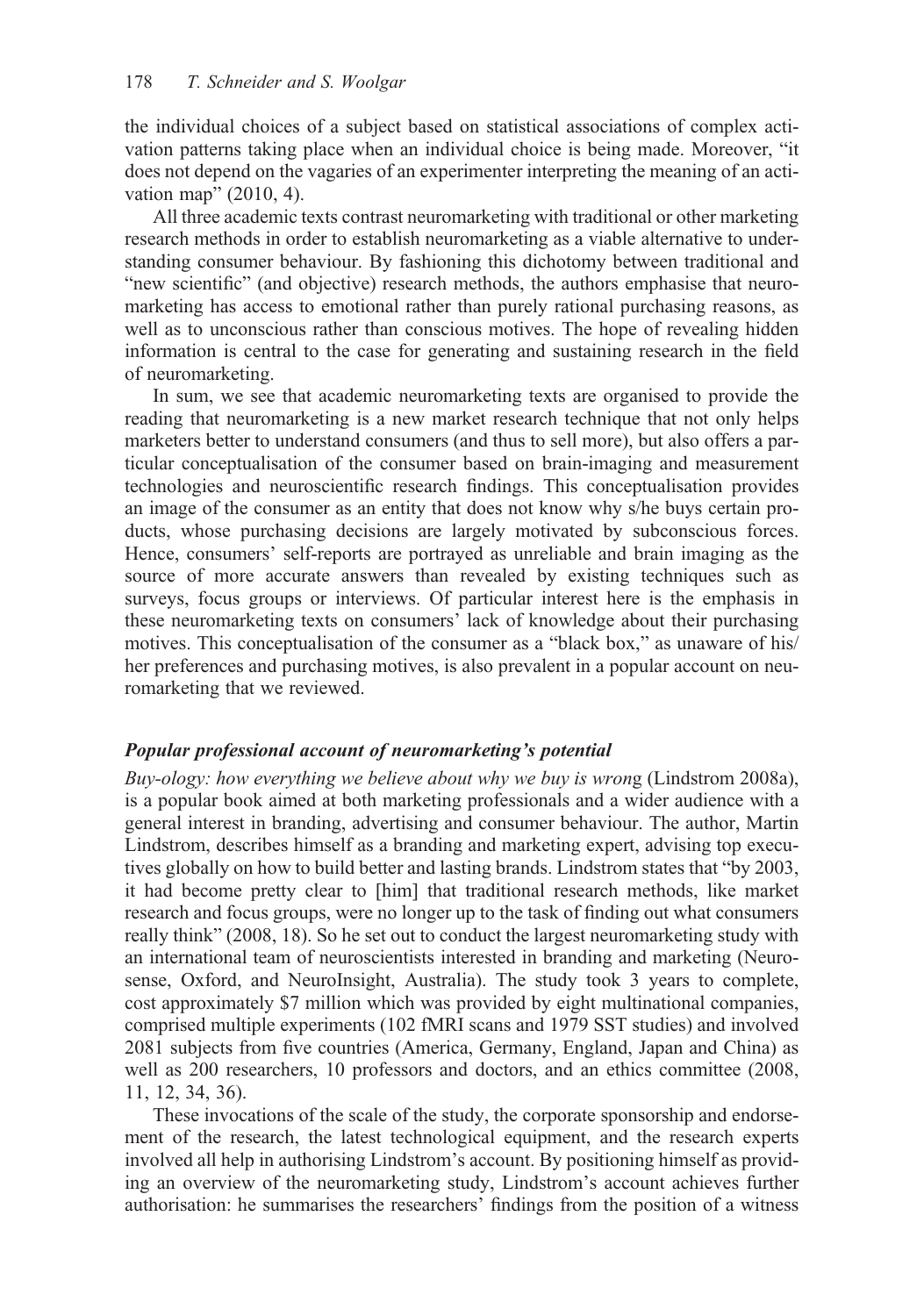factually describing the experiments (e.g. description of the building in which experiments took place, how the subjects behaved before the scanning and the atmosphere during the fMRI experiments) (2008, chapter 1); his account provides for the reading of the author as a removed observer of the collaboration taking place between others. That Lindstrom is indeed a trustworthy witness can be attributed to his own expert status that he stresses repeatedly in the introduction and first chapter.

How is Lindstrom's text organised to portray the nature of consumers and consumer behaviour that has been revealed in his collaborative neuromarketing study?<sup>9</sup> Of special interest is the use of contrast structures in Lindstrom's account. Right on the first pages of his book Lindstrom maps out the key research problem that he and many other branding consultants are faced with: why are consumers drawn to a particular brand? For Lindstrom the answer lies "somewhere in the brain" (2008, 2) and that is the main reason why "... as consumers, we can't ask ourselves these questions, because most of the time, we don't know the answers" (2008, 3). Yet,

... if marketers could uncover what is going on in our brains that makes us choose one brand over another—what information passes through our brain's filter and what information doesn't—well that would be key to truly building brands of the future. (Lindstrom 2008a, 3)

From early on, the Lindstrom text depicts and subsequently repeats a contrast between consumers' and marketers' capacity to understand why people buy what they buy. Consumers are said to have limited access to their unconsciousness. By contrast, marketers pursuing neuromarketing are equipped with a "window into the human mind' which will enable them to unlock 'the subconscious thoughts, feelings, and desire that drive the purchasing decisions we make each and every day of our lives" (2008, 3). The text repeatedly stresses that the ability to access the subconscious is a key advantage of neuromarketing research:

... neuromarketing isn't the answer to everything .... But the good news is that understanding of how our unconscious minds drive our behaviour is increasing. (2008, 6)

So I hope you enjoy [the book], learn from it, and come away from it with a better understanding of our Buyology—the multitude of subconscious forces that motivate us to buy. (2008, 6)

[The neuromarketing study] revealed the hidden truths behind how branding and marketing messages work on the human brain, how our truest selves react to stimuli at a level far deeper than conscious thought, and how our unconscious minds control our behaviour (usually the opposite of how we think we behave). (2008, 11, emphasis in original)

If I could help uncover the subconscious forces that stimulate our interest and ultimately cause us to open our wallets, the brain-scan study would be the most important three years of my life. (2008, 16)

It's not that we mean to lie –it's just that our unconscious minds are lot better at interpreting our behaviour (including why we buy) than our conscious minds are. (2008, 19)

The asserted contrast between conscious and unconscious mind also provides the main basis for the dismissal of traditional research techniques, which rely on consumers' active, verbal participation. Lindstrom thus notes, "until today, the only way companies have been able to understand what consumers want has been by observing or asking them directly." However, "what people say on surveys and in focus groups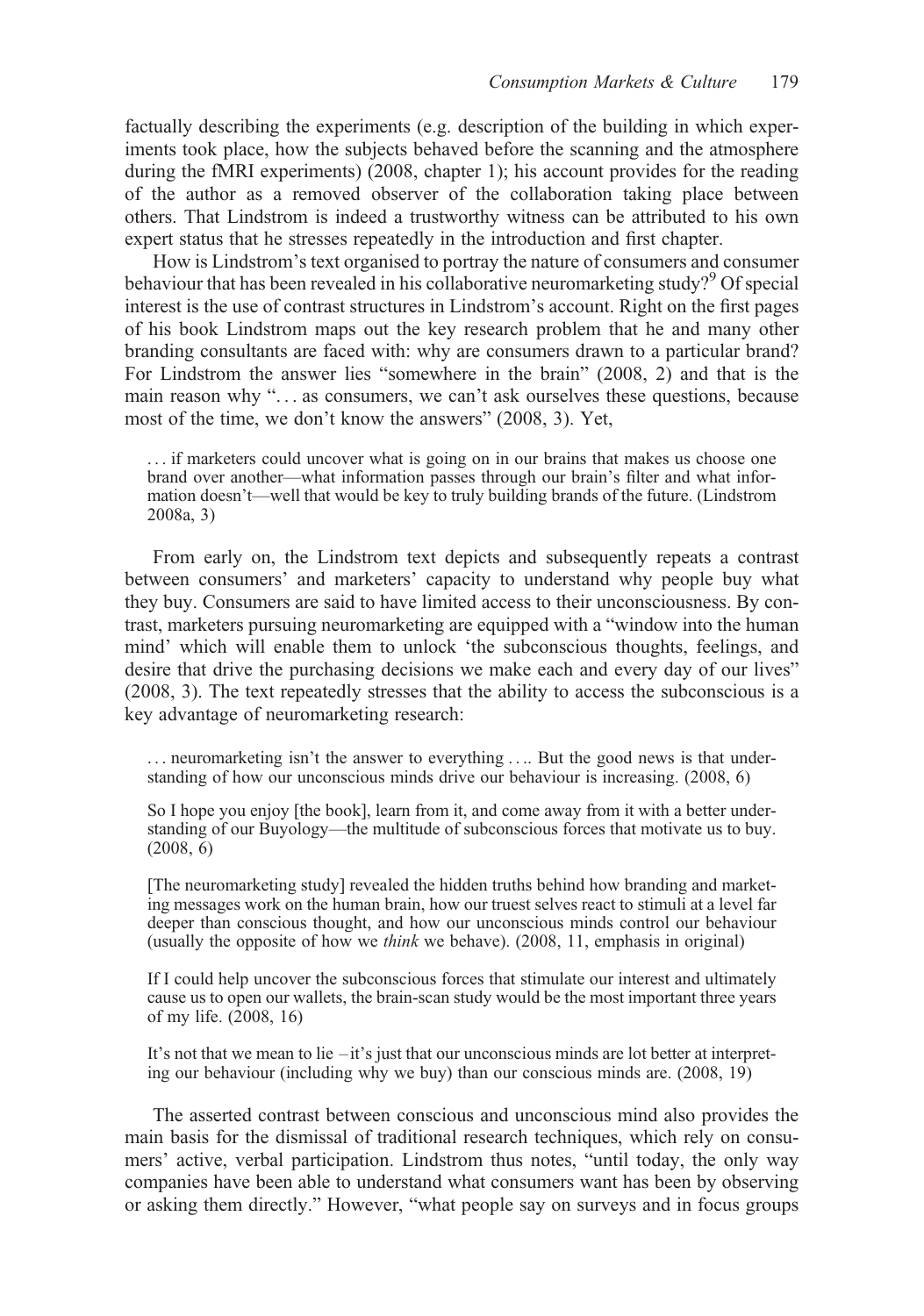does not reliably affect how they behave—far from it" (2008,  $20-1$ , emphasis in original). Lindstrom argues for example that it is impossible for consumers to know why they do the things they do (2008, 18):

That's why the true reactions and emotions we as consumers experience are more likely to be found in the brain, in the nanosecond lapse before thinking is translated into words. So, if marketers want the naked truth—the truth unplugged and uncensored, about what causes us to buy—they have to interview our brains. (2008, 22).

The excerpt ends with a rhetorical flourish that plays into the key contrast structure which is performed and repeated throughout the text, namely that between: old methods and new methods; conscious and unconscious motives; unreliable and reliable knowledge. The key entity performed by the text – the brain – is identified explicitly as the appropriate target for interrogation ("interview").

The text thus provides for the reading of neuromarketing as offering a better understanding of consumers' (unconscious) thoughts than other market research techniques, because these are premised on the (in Lindstrom's 2008, 19 view, false) idea that traditional market research techniques conceptualise consumers as rational actors who can articulate their feelings and motives. It is precisely this conceptualisation of the consumer as a rational, conscious actor who can articulate his/her feelings in interviews or focus groups that the text seeks to dispel. The description of neuromarketing research as a means to access consumers' unconscious, seemingly irrational behaviour hinges on the contrast between the figures of the consumer differentially enacted in neuromarketing (irrational) and traditional (rational) market research methods.

## Media accounts of neuromarketing's potential

Similar to academic and popular professional accounts of neuromarketing's potential, news stories reporting on neuromarketing repeatedly describe consumers as unaware of their "true" preferences and purchasing motives, either based on interviews with neuromarketers or references to neuromarketing research. Our analysis of neuromarketing news stories examined major titles of the international printed press that we sourced by means of a key word search (i.e. neuromarketing) from the database Lexis Nexis (accessed 15 July 2010) that offers full-text access to news, commentary, pictures and media transcripts from international news media. We concentrate on the Englishspeaking media and started sourcing neuromarketing news stories from 2000 onwards. Limiting our search to major world newspapers, we found 96 news stories that contained the term neuromarketing since 2003. For the purpose of a focused preliminary analysis, we selected 11 neuromarketing news stories.<sup>10</sup> Our preliminary analysis shows that neuromarketing is consistently described in all accounts as a "new" market research technique that can offer companies a way "to understand how consumers really respond to marketing and advertising" (Brat 2010). Neuromarketing is compared in these accounts to traditional market research techniques, such as the interview, focus group or questionnaire, which are described as having a limited usefulness because they do not fully capture consumers' unconscious responses. The subsequent quotes capture this problem/solution relationship succinctly:

Traditional market research is fraught with bias and imprecision, which forces companies to fall back on hunches and rules of thumb. But thanks to recent breakthroughs in brain science, companies can now actually see what goes on inside our minds when we shop.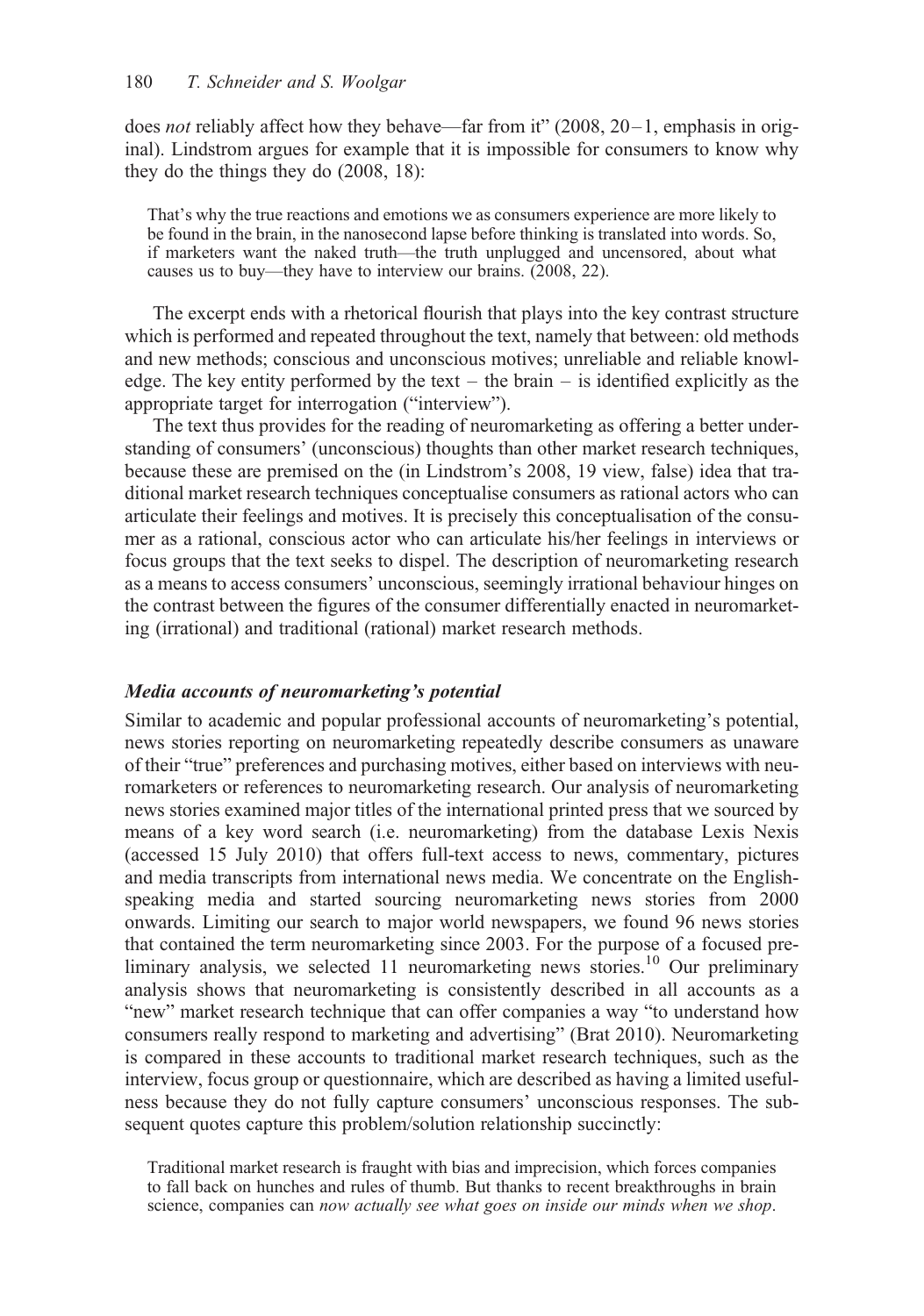Teams of academic and corporate neuromarketers have begun to hook people up to functional magnetic resonance imaging (fMRI) machines to map how their neurons respond to products and pitches. (Carr 2008, emphasis added)

Maureen Duffy, Chief executive of the NMA [Newspaper Marketing Agency] is convinced that Brain Wave Science is going to be able to reach parts of the consumer psyche that other forms of advertising research can't. She says: 'Quite simply, most advertising research relies upon consumers being able to tell us what they recognise and to then articulate what response they had to the ads and ultimately to the brand. This can be challenging. Only by getting inside the minds of consumers in a rigorous manner can we really achieve this. (Ahuja 2006, emphasis added)

Conventional techniques for learning consumer preferences are notoriously inadequate, Mr McPartlin [Senior vice president of Lieberman Research Worldwide] said. The traditional methods that companies use to explore consumer preferences do not always reflect actual buying patterns. 'You use surveys when you want to test something—the reaction to an ad, package, new product name, or design,' he said. 'You ask questions scaled to gauge the response. But the scales are a blunt tool, ' he said. 'They cannot capture the emotional responses beneath consumer preferences'.

Complicating matters further, in focus groups, some people want to please, others to dominate—urges that can influence their choices. In interviews, consumers often say what they think the interviewer wants to hear. ...

Brain imaging experiments cut through these problems, Mr. McPartlin said, making it possible for companies to see more quickly and accurately what their customers want, like and feel that they need. (Blakeslee 2004, emphasis added)

Drawing on Smith's concept of contrast structures, we again see how traditional market research is described as imprecise in the sentence that immediately precedes the statement which outlines the benefits of using neuromarketing research. We also see a performed contrast between consumers' and marketers' capacity to understand why people buy what they buy. This divide is premised on consumers' limited access to their unconsciousness. Marketers pursuing neuromarketing are, however, equipped with a "window into the human mind" (see Lindstrom 2008a, 3), which will enable them to unlock subconscious thoughts, feelings and desires that drive consumption.

Or as another neuromarketing news story put it "unlike the people answering questionnaires or participating in focus groups, brain waves don't lie. An activity spike in the left prefontal cortex ... would suggest the subject is attracted to the brand image or message" (Wells 2003). This depiction of the consumer as non-knowledgeable is premised on the description that consumers do not know why they buy something whereas consumers' brains can provide objective answers. In other words, consumers and their behaviour are portrayed as essentially constituted by their brains. As such, we detect a prevalence of brainhood (Vidal 2005, 2009; Ortega and Vidal 2007) in these accounts as it is within the brain that consumers' preferences and desires can be located.

Based on our analysis of selected neuromarketing texts, we thus see that the depiction of consumers as lacking knowledge is a vital strategy for marketers to bypass consumers' verbal accounts and to justify researching otherwise inaccessible consumer knowledge. By promising to reveal the hidden causes of buying behaviour, a set of expectations accompanies the practice and tools of neuromarketing that can be deemed crucial for creating, developing and possibly sustaining new knowledge of consumers. At the same time, only a particular community/group of experts (neuromarketers) can be entrusted to reveal these hidden causes using brain-imaging and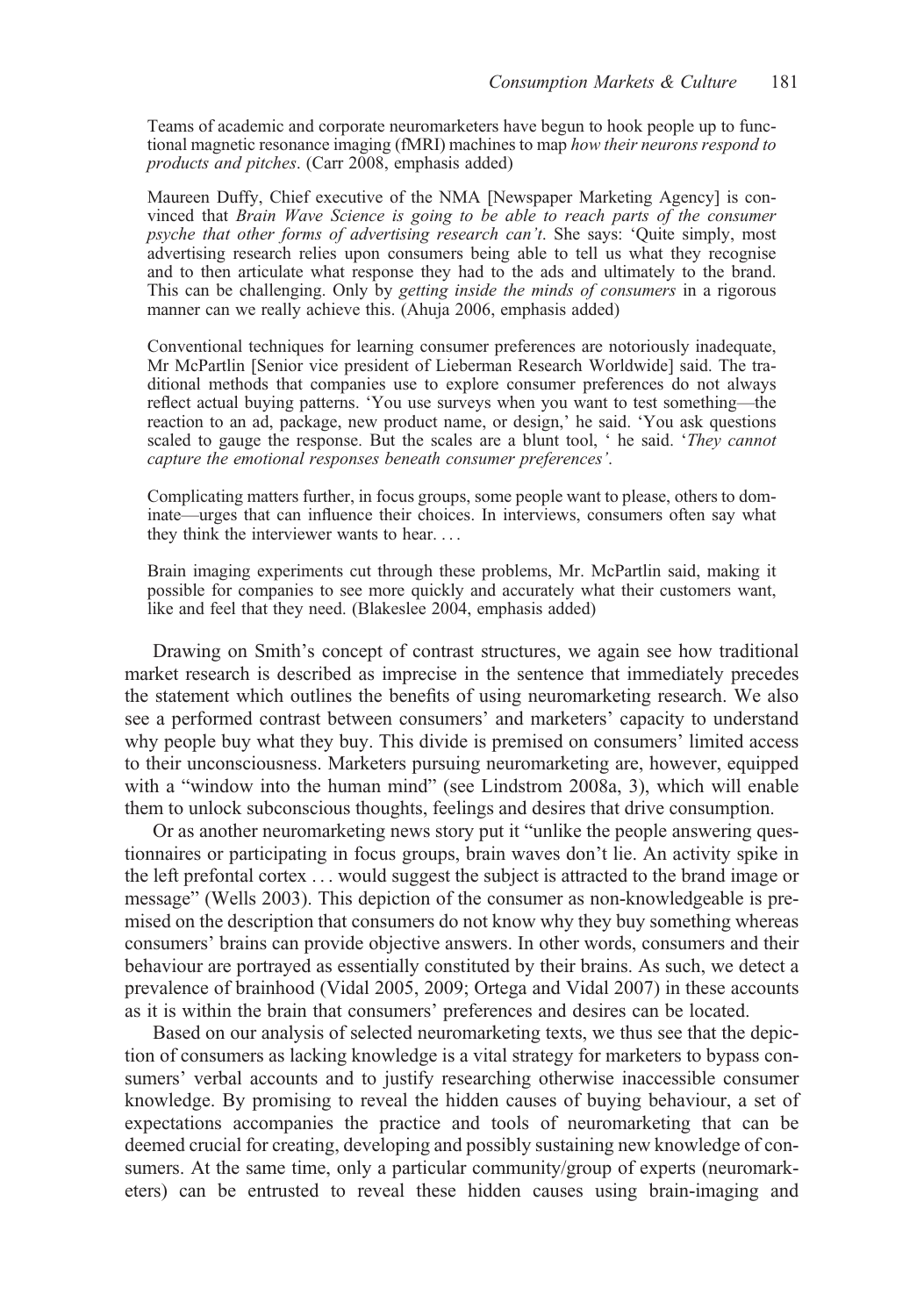measurement technologies. The important corollary is that the technology and its expert operators thereby become accountable for revealing the causes of purchasing decisions and that the human subject is secondarised as an object of research.

#### Technologies of ironic revelation

How then to make sense of these features of neuromarketing? It is useful first to consider neuromarketing practices in terms of similar technologies for bringing to revelation various hidden thoughts, feelings, opinions and other broadly cognitive and psychological phenomena. In this section, we review examples which bear comparison with neuromarketing.

Vikkelsø (forthcoming) discusses the role of technologies for materialising or provoking to appearance, underlying phenomena in particular relation to psychoanalysis. She emphasises the importance of material artefacts, for example, Sigmund Freud's couch, in making the unconscious a tangible phenomenon. The psychoanalyst's couch became a standardised requisite of professional practice. It was an important means of allowing the patient to relax, encouraging him/her to enter a state whereby inner thoughts, past experiences and feelings may more easily come to the surface. These otherwise hidden features of the patient's subconsciousness were thus made available. The couch had a central role in enacting key ontologies of the psychoanalytic experience: which past feelings, persons, parents and events could be relevantly brought into relation with feelings of anxiety, depression and so on. Significantly, the couch helps obtain the background of the knowing subject: the patient does not (or does not so readily) have access to his/her subconsciousness except when lying on the couch.

Balmer (2010) examined the historical evolution and usage of the polygraph. As part of a variety of devices for revealing the truth, the polygraph is a form of confessional technology for bringing to the surface what an individual may be concealing, by means of monitoring nervous reactions, for example, by changes in electrical resistance between fingers induced by sweating, in response to various stimuli, most usually in the form of questions. Whereas the material technologies of psychoanalysis are designed to reveal what the individual may have forgotten, or be unaware of, or is inadvertently (subconsciously) repressing, the material technology of the polygraph is more usually designed to reveal what an individual is actively concealing. The deep (but, as Balmer shows, historically variable) presumption is that truth is prepotent. That is, the truth underlies actions, vocalisations, protestations and other superficial phenomena, and is the "natural" state to which a human has automatic recourse when, for example, he or she is "off their guard." The technology of the polygraph works the ironic juxtaposition of surface performance and hidden truth.

Lezaun (2007) argues that the focus group can be understood as a pervasive technology of social investigation whereby group dynamics are used to bring into existence a series of relevant individual opinions. Lezaun describes, in particular, the technical and managerial skills of focus group moderators in leading "the focus group to a useful outcome (of which their subjects are ignorant)" (2007, 141). He argues, against the view that opinions are unproblematic objects, that we need to know much more about how something comes to be counted as an opinion, about "the conditions of possibility for something to become an opinion" (2007, 147). The focus group has to be understood as a machinery for the elicitation of individual opinions. In its operation, the moderators have to safeguard against a whole series of aspects of group dynamics which might unduly influence or distort the identification of individuals' authentic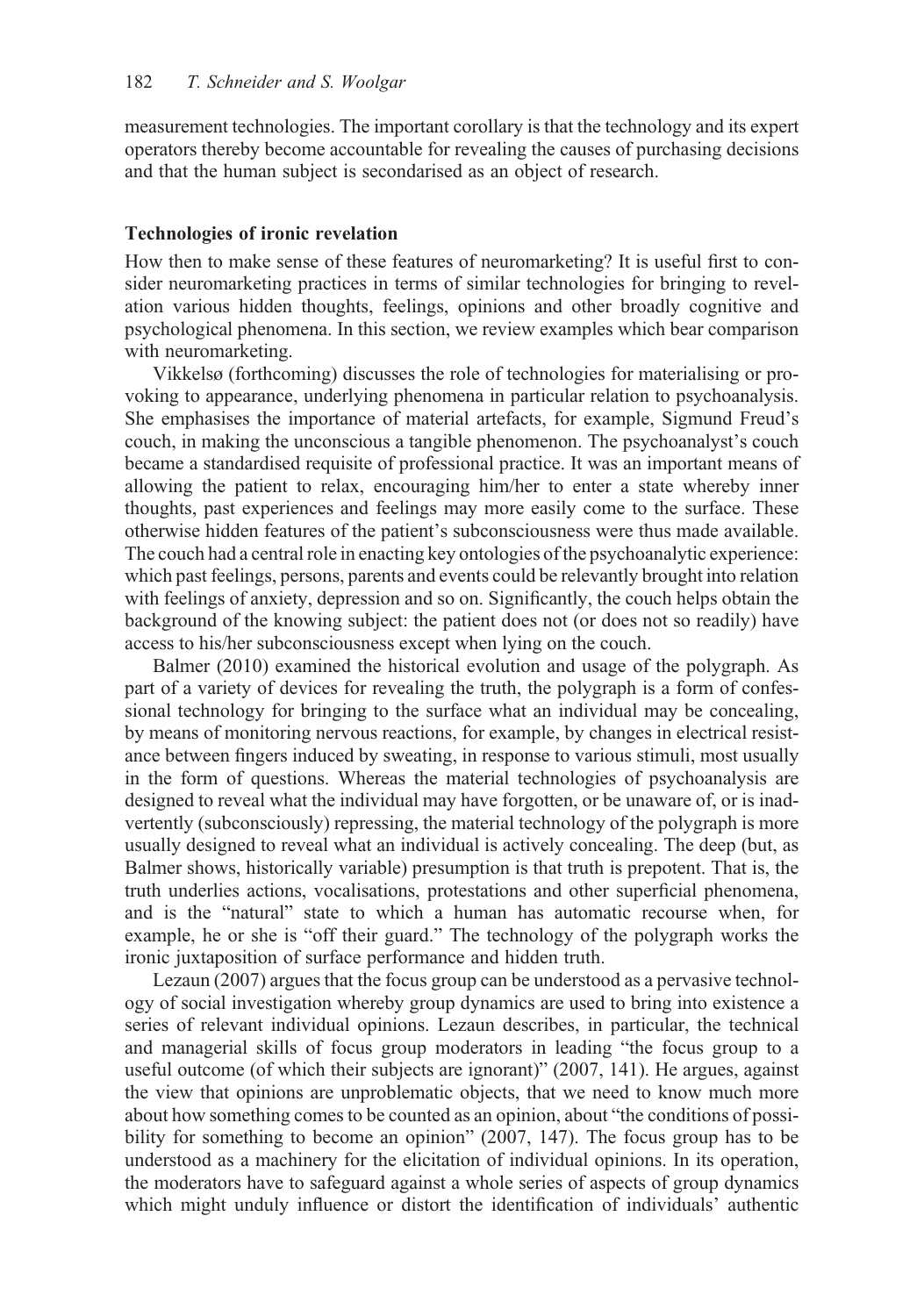opinions. They have to "formulate an image of the social order most conducive to the expression of authentic individual opinions" (2007, 140).

In all these examples, we see how a particular technological form purports to reveal aspects of individual consciousness which otherwise lay hidden. The revelation is ironic in the particular sense that it depends on the achieved contrast between what appears to be the case – the patient's symptoms or account, the response given by the lying subject – and what turns out to be the case as a result of the application of the technology – the hidden underlying causes of symptoms, the hidden or concealed truth. Many technologies have a revelatory function of one kind or another: here we are especially interested in those that emphasise an ironic contrast. In line with much recent STS theorising and especially in the analysis of financial markets (e.g. Knorr Cetina and Preda 2005; MacKenzie, Muniesa, and Siu 2007; Callon, Millo, and Muniesa 2008) and of medical imaging (e.g. Beaulieu 2000; Dumit 2000; Roepstorff 2001; Beaulieu 2002; Roepstorff 2002; Cohn 2004; Dumit 2004; Joyce 2005; Prasad 2005; Alacˇ 2008; Burri and Dumit 2008; Burri 2008), we agree that these aspects of the psyche are performed rather than merely revealed by the technologies. However, it is important to note that the performance of aspects of psyche also involves the simultaneous constitution of related entities, which keep the performance in place. For example, the technology of the couch not only performs the function of the subconscious mind but simultaneously enacts or constitutes the figure of the patient, the analyst as well as other possibly relevant entities (parents, siblings, memories, events and so on).

The importance of co-constituted or co-enacted entities is evident when we understand revelatory technologies as devices which depend on their effect upon a redistribution of accountability relations. Accountability relations are those connections between entities which describe a form of accountability or responsibility between them. For example, it is an important part of traffic regulation and management that drivers are held to be in an accountability relation with their vehicle. Specifically, drivers can be held to account for the speed (for example, too fast or too slow) and position (for example, whether or not properly parked) of their vehicle. As Woolgar and Neyland (forthcoming) show, the assertion of accountability relations requires considerable work to establish and maintain appropriate connections. For example, whether or not, the speeding car actually belongs to the driver – whether or not it is actually "their" car  $-$  is the focus of just one aspect of a well-institutionalised bureaucratic process for fashioning the accountability relation in question (and thence bringing legal sanctions into play).

In the case of the psychiatrist's couch, the co-enactment of the psychiatrist and the patient's subconsciousness is important to the psychiatrist's claim to authority as a guide to the revelation of that subconsciousness. In most kinds of psychotherapy, the therapist's role as a guide takes the form of a relatively passive participant in revelation; the therapist is important in helping the patient towards the recognition of their subconsciousness, but not for the contents of what is revealed; and effective psychotherapy is that when the patient comes to realisation through their own process of reflection and introspection. In the case of the polygraph, the enactment of the merely technical character of the machine is important to its bearing accountability for the revelation of the truth or lie.

How does this work in the case of neuromarketing? Clearly we can understand brainimaging and measurement technologies as technologies for materialising, or provoking to appearance, underlying phenomena. The key additional point is that these underlying phenomena are given value by contrast with what is otherwise available. Thus, as cited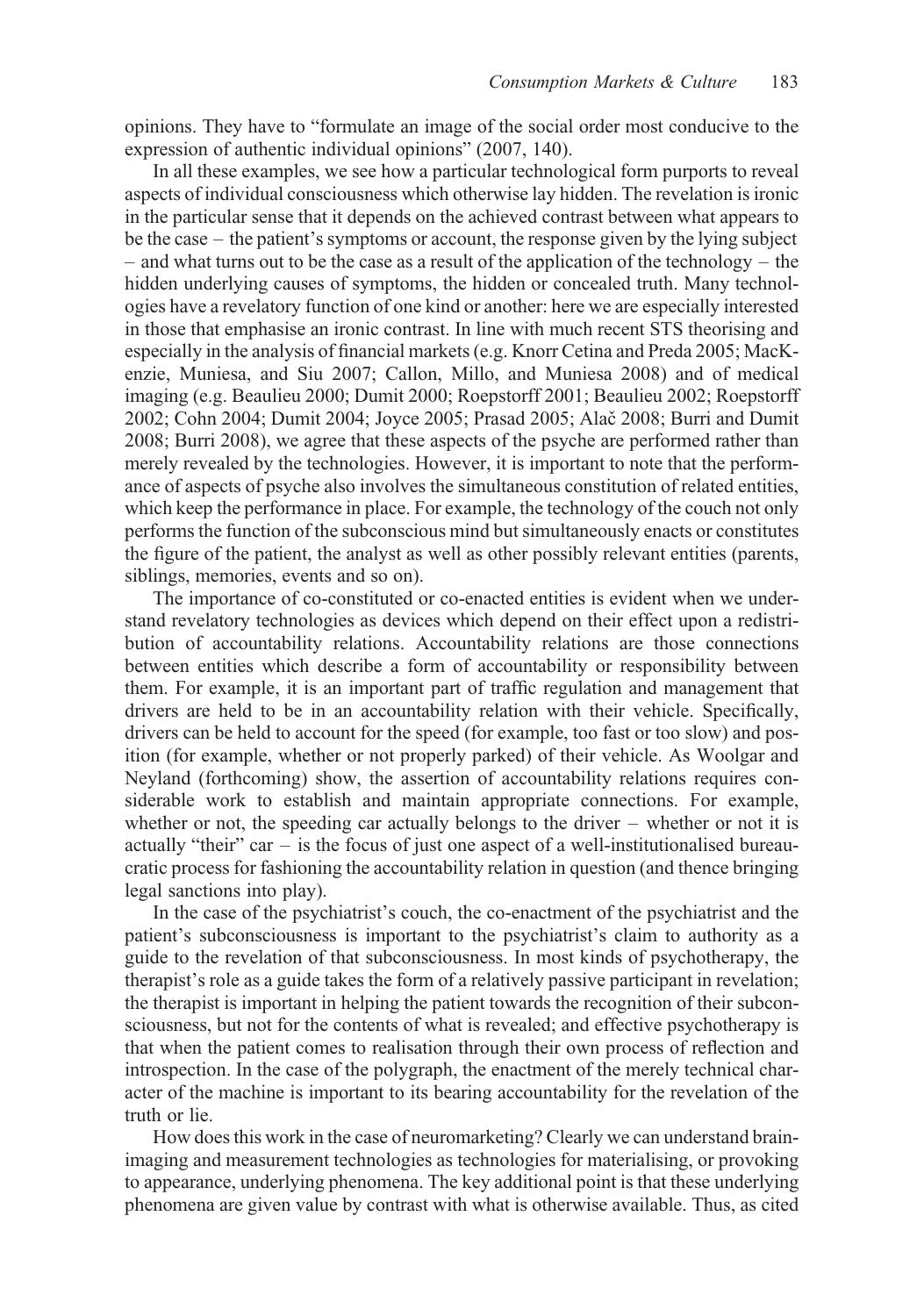above, neuromarketing promises to "avoid the problem of relying heavily upon subjects' self reports when it is highly unlikely that even the most determined subject could accurately articulate his or her crucial motives" (Britt cited in Fugate 2007, 386). Accountability for subjects' motives passes from the subjects to the technology and its operatives – and maybe increasingly in the future to software packages that are deemed more reliable than experts, for example, in the case of multi-voxel pattern analysis.

We suggest that this understanding of neuromarketing devices in terms of the redistribution of accountability relations also illuminates two further key features of neuromarketing: (1) the nature and dynamics of criticism and responses to criticism and (2) shifts in the criteria of evaluation of the effectiveness of neuromarketing.

A common popular reaction to neuromarketing and a point made by critics of neuromarketing is that the technology is not reliable. It is "not possible," it is said, to extrapolate (accurately) from measurements of blood flow in the brain to states of the unconsciousness, product preference etc. It is important to note that this is construed as a technical rather than a conceptual criticism. The criticism does not challenge the concept of the duality "brain-behaviour"; it instead suggests the connection between the two is inadequate. So the construal of the problem as merely technical leaves the binary duality intact by proposing that the problem is to do with the removal of interceding difficulties. It reinforces, after Garfinkel (1967), the efficacy of the "documentary method of interpretation." In this way, curiously, the criticism even reinforces the possibility of the dualism. More and better brain scanners will overcome these difficulties and secure the proposed connection between brain and behaviour. Thus, the potentially fatal flaw in the very concept of the neuro is instead transformed into an appeal for more resources.

Now, in principle, these technical problems could be thought to be so severe so as to make the use of this technology, and hence neuromarketing as a whole, unwarranted. It could be seen as irrational to rely upon a technology with such extensive technical problems. However, we know that assessments of technology also (or perhaps, more usually) depend on visions of a future in which the technology works, that is, of a time when what turns out to have been temporary technical problems have been overcome. Thus, companies feel encouraged to invest in neuromarketing against the promise of future improvements in the technology. This makes their decision seem more rational. But other considerations are often involved. For example, companies often take the view that even if the technology is not proved, it might be unwise to be "left behind." In addition, we know that stories about the workability (and potential workability) of new technologies have a functional value across diverse networks of interested parties. For example, the literature on management fads and fashions shows us that, whether or not a particular technique (management tool) works, it can have a significant value as a form of discourse. Accounts of a new technology can act as narratives which enable story telling between different constituencies (Simakova and Neyland 2008): tales of neuromarketing futures have currency between managers, consultants, gurus, academics and advertising agencies.

So criticisms of neuromarketing can be countered or downplayed by, in effect, relocating accountability relations in the future (Rappert 2001). The accountability for adequately knowing the consumer is thereby assigned to future instantiations of the technology (and its operatives). In so doing, the more difficult general problem – what might sustain the conceptual distinction between person and brain – is dissipated and thereby becomes intractable. The problem belongs to everyone and no one.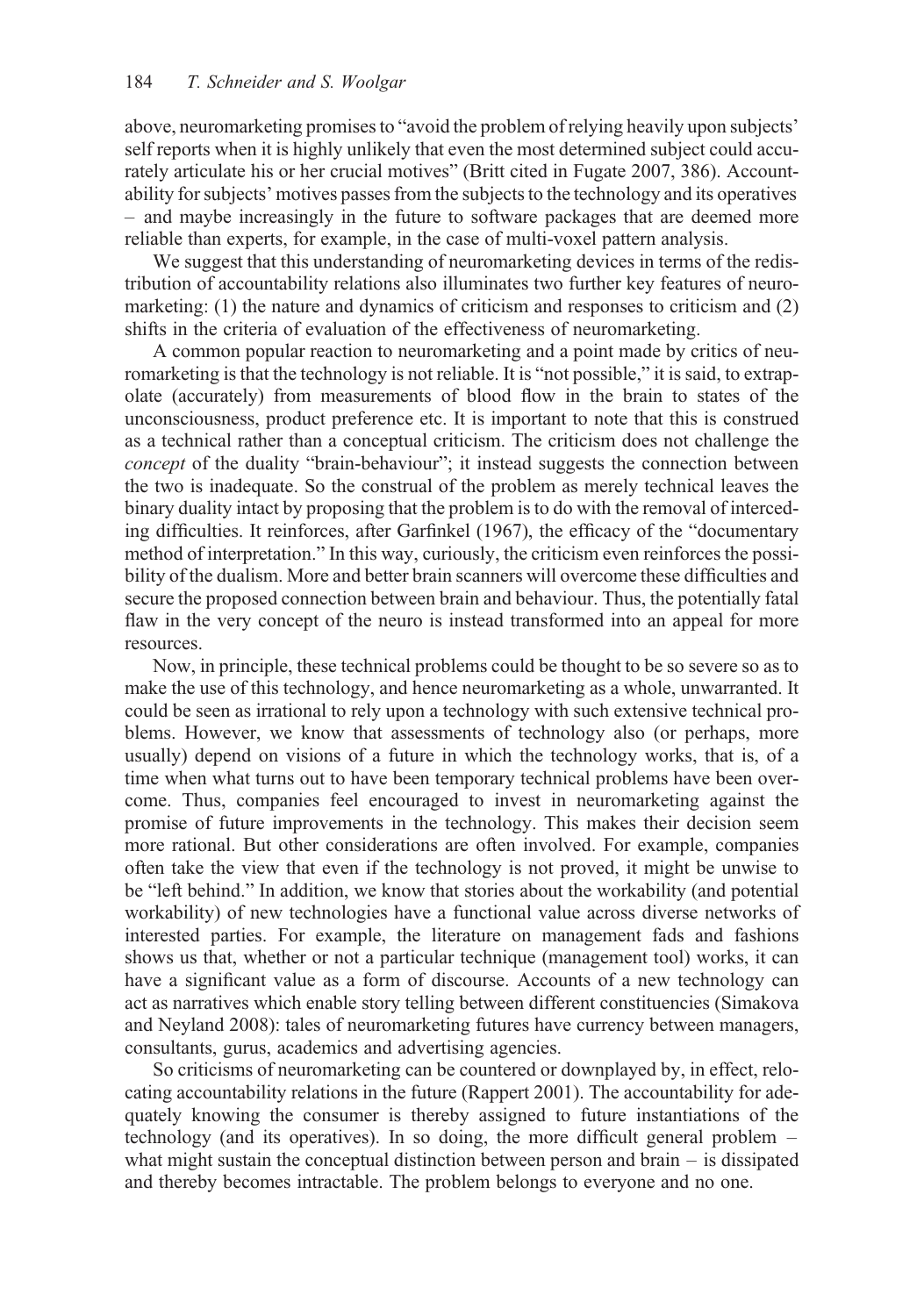We thus see that the accountability relations associated with the "workingness" of neuromarketing are displaced. In its guise as a wholly laboratory-based venture, "workingness" corresponds to the adequacy of neuroimaging as determined by a community of scientists. This will include some consideration of "why." In the context of advertising agencies and product development companies, "workingness" is instead associated with its value for the discourse of marketing and advertising ("it seems to work"). Different constituencies constitute different sets of accountability relations.

This consideration of accountability relations also helps explain the curious recent social phenomenon, which we have come to call "the brain moment." Increasingly, during academic (and other) presentations, we noticed the unexpected appearance of the image of the brain. At a point during the presentation, an image, typically a coloured cross-section image of the cranium, suddenly appears on a powerpoint slide. Our apprehension of this appearance as "sudden" reflects the sense that the reference to the brain is a non-sequitur, for example, when what might easily be anticipated as a developing argument about cultural variation in reaction to artefacts, is turned into an argument about how the brain is responsible for these reactions. The introduction of the brain seems sudden in this situation because an unexpected new set of accountability relations are being invoked. The experience is that a whole new and unfamiliar array of research and research claims are being posited as relevant to the matter at hand. In this particular example, the introduction of the brain represents a putative shift in who knows best about the consumer from the anthropologist of consumption to the neuroscientist.

#### Conclusion

As a contribution to the emerging field of market studies, what does our study have to say about the genesis and operation of "neuromarkets"? Neuromarketing is unquestionably a term which enjoys widespread and, as far as we can see, increasing usage. But in what sense can there said to be "neuromarkets"? Clearly, this is a somewhat different set of "market" activities when compared with say the used car market, or the commodities market: neuromarkets are not about selling neuros, in the direct sense. They are instead about the use of the figure of the neuro to do marketing (of, as it seems, just about any commodity or service one can imagine). Consultants, self-styled gurus, advertising agencies and entrepreneurs are in effect marketing the figure of the neuro both to each other and to consumers. In other words, neuromarkets involve the promotion and exchange of the idea of the neuro, as a kind of proxy for the brain, which thereby achieves a commodity like status.

Crucially, as we have argued, the neuro is the vehicle whereby ironic revelation is made possible. With the aid of appropriate technologies, the neuro is claimed to be the means of bringing to revelation what the consumer does not know and/or cannot say about herself. The consumer becomes a cipher. She becomes an entity that not only "does not know its own mind" but which thereby also attracts a variety of agencies, which claim to speak on its behalf. The consumer becomes "secondarised," that is, is rendered a passive secondary being, an unknowing, unreliable entity who (which) can only (reliably) be spoken on behalf of by others with access to the appropriate technology.

Technologies of ironic revelation do not act in isolation. They are rather part of an assemblage of devices, neuromarketing texts, the proposals and portfolios of marketing and advertising agencies, popular media reports and comments and so on. It is likely that these other devices similarly support the overall picture of "secondarisation."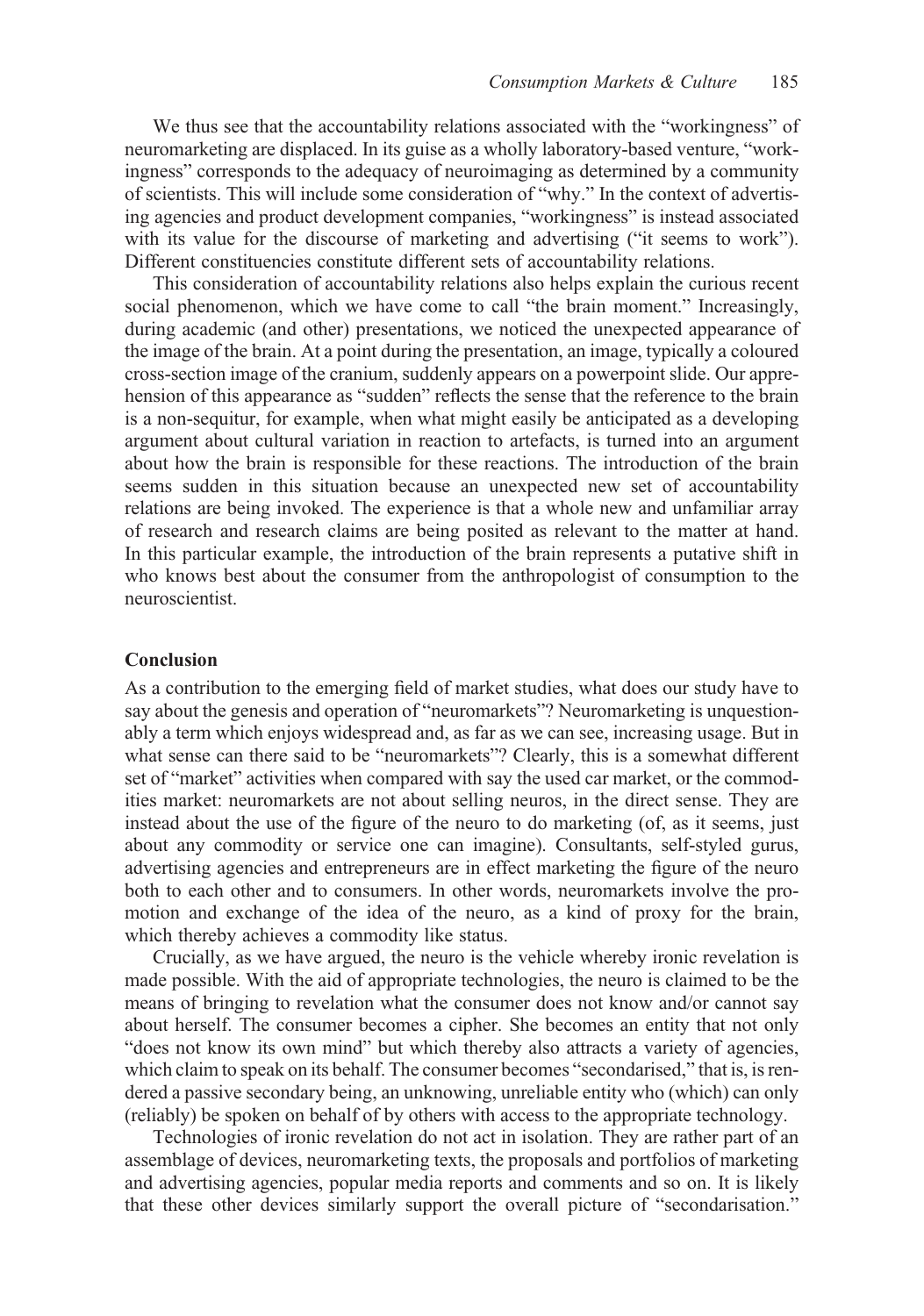The consumer becomes a figure driven by his/her emotions rather than by rational choice. And, to the extent that this image of the consumer holds sway and is communicated via the media to the wider public, what are the implications for future consumption? Will (neuro)consumers of the future draw on this repertoire to justify their own behaviour? Will they absolve themselves from responsibility for not recycling or for continuing to eat unhealthy food?

These considerations touch upon a much larger general question beyond the remit of this paper: why is this form of reductionism rampant at this point of our history? What explains the general preference for accounts of human behaviour that privilege the gene, the brain and so on, over the person? It is difficult at this point to anticipate the kind of explanation which might satisfactorily address questions of this magnitude. It is clear, however, as we have tried to suggest, that close attention to the detailed operation of market practices can help point us in the right direction.

## Acknowledgements

The authors thank to Lucy Bartlett for help in preparing this paper and for helpful comments on earlier versions from CF Helgesson and Paddy Barwise. Also to participants at the 1st Interdisciplinary Market Studies Workshop, Sigtuna, Sweden, 3–4 June 2010, and to members of Tema T, Linköping University, Sweden.

## **Notes**

- 1. See also Ehrenberg's (2004) earlier use of the term "sujet cerebral."
- 2. Actor Network Theory (ANT) developed by French sociologists Bruno Latour and Michel Callon and British sociologist John Law articulates the generalised principle of symmetry. This principle can be described as a methodological guideline to follow and describe any element in a network, human and non-human (see, for instance, Callon 1986).
- 3. For example, see the following website:<http://www.sandsresearch.com/default.aspx> (accessed October 12, 2010).
- 4. For a discussion of potential similarities and differences between Motivation Research and neuromarketing, see Schneider (2011).
- 5. For instance, GlaxoSmithKline, Bertelsmann, Unilever, Intel, McDonald's, Proctor & Gamble, MTV and DaimlerChrysler (Lindstrom 2008b; Wells 2003; CBS Broadcasting Inc. 2009).
- 6.<http://www.neurosciencemarketing.com/blog/articles/super-bowlbrain-movies.htm> (accessed October 13, 2010).
- 7. We are members of the neuromarketing discussion group that is part of a business-oriented social networking site, which is mainly used for professional networking. The discussion group has approximately 1300 members who discuss a broad range of topics related to neuromarketing publications, current research and media reportage of neuromarketing.
- 8. Hubert and Kenning suggest a distinction between (a) consumer neuroscience as the scientific proceeding, and (b) neuromarketing as the application of these findings within the scope of managerial practice.
- 9. We limit our analysis of Lindstrom's book to the introduction and chapter one.
- 10. A list of reviewed neuromarketing news stories: (Brat 2010; Toller 2009; Carr 2008; Wells 2008; Lindstrom 2008b; Frazier 2007; Ahuja 2006; Lewis 2005; Blakeslee 2004; Burne 2003; Wells 2003).

## References

- Advertising Research Foundation (ARF). 2011. NeuroStandards collaboration project. New York: ARF.
- Ahuja, Anjana. 2006. Little grey sells. The Times, December 7.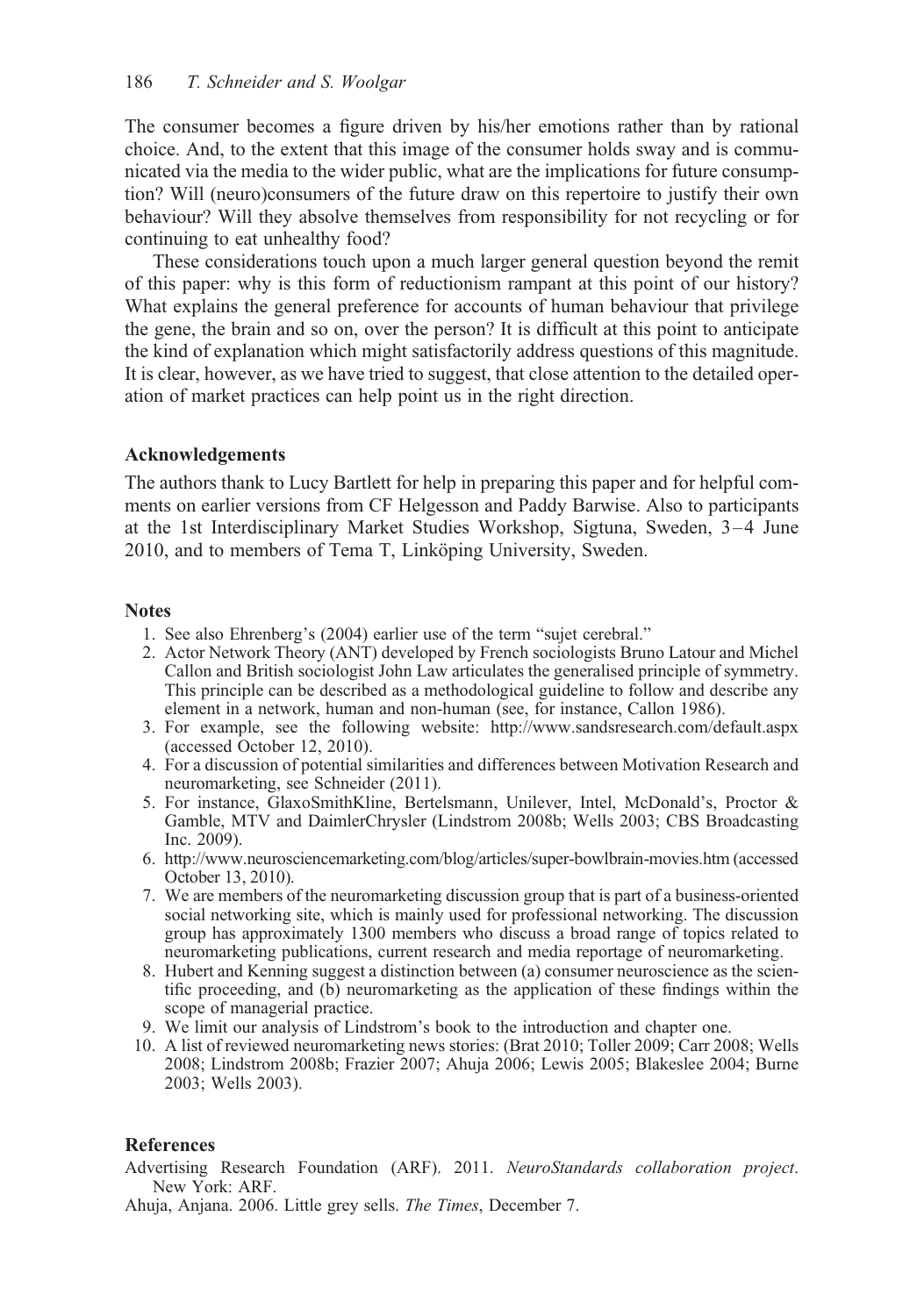- Alač, Morana. 2008. Working with brain scans: Digital images and gestural interaction in FMRI laboratory. Social Studies of Science 38, no. 4: 483–508.
- Andersson, Per, Katarina Aspenberg, and Hans Kjellberg. 2008. The configuration of actors in market practice. Marketing Theory 8, no. 1: 67–90.
- Araujo, Luis. 2007. Markets, market-making and marketing. Marketing Theory 7, no. 3: 211– 26.
- Ariely, Dan, and Gregory S. Berns. 2010. Neuromarketing: The hope and hype of neuroimaging in business. Nature Reviews Neuroscience 11, no. 4: 284–92.
- Balmer, Andrew. 2010. Lessons from polygraphy: Will fMRI lie detection be used in the US legal system? Paper presented to medical anthropology discussion group, Green Templeton College, University of Oxford.
- Barrey, Sandrine, Franck Cochoy, and Sophie Dubuisson-Quellier. 2000. Designer, packager et merchandiser: trois professionnels pour une même scéne marchande. Sociologie du Travail 42, no. 3: 457–82.
- Beaulieu, Anne. 2000. The brain at the end of the rainbow: The promise of brain scans in the research field and in the media. In Wild science: Reading feminism, medicine and the media, ed. J. Marchessault and K. Sawchuk, 39–54. London: Routledge.
- Beaulieu, Anne. 2002. Images are not the (only) truth: Brain mapping, visual knowledge and iconoclasm. Science, Technology and Human Values 27, no. 1: 53–86.
- Blakeslee, Sandra. 2004. If you have a buy-button in your brain, what pushes it? The New York Times, October 19.
- Brat, Ilan. 2010. Campbell gets under the skin for soup sales pitch. The Australian, February 19.
- Burne, Jerome. 2003. A probe inside the mind of the shopper. The Financial Times, November 28.
- Burri, Regula V., and Joseph Dumit. 2008. Social studies of scientific imaging and visualization. In Handbook of science and technology studies, ed. E.J. Hackett, O. Amsterdamska, M. Lynch, and J. Wajcman, 297–317. Cambridge, MA: MIT Press.
- Burri, Regula V. 2008. Doing distinctions: Boundary work and symbolic capital in radiology. Social Studies of Science 38, no. 1: 35–62.
- Callon, Michel. 1986. Some elements of a sociology of translation: Domestication of the scallops and the fishermen of St Brieuc Bay. In Power, action and belief: A new sociology of knowledge?, ed. J. Law, 196–233. London: Routledge.
- Callon, Michel. 1998a. Introduction: The embededness of economic markets in economics. In The laws of the market, ed. M. Callon, 1–57. Oxford: Blackwell.
- Callon, Michel, ed. 1998b. The laws of the market. Oxford: Blackwell.
- Callon, Michel, Yuval Millo, and Fabian Muniesa, eds. 2008. Market devices. Oxford: Blackwell.
- Carr, Nick. 2008. Neuromarketing could make mind reading the ad-man's ultimate tool. The Guardian, April 3.
- Cochoy, Franck. 1998. Another discipline for the market economy: Marketing as a performative knowledge and know-how for capitalism. In The laws of the market, ed. Michel Callon, 194–221. Oxford: Blackwell.
- Cochoy, Franck. 2007. A sociology of market-things: On tending the garden of choices in mass retailing. In Market devices, ed. Michel Callon, Yuval Millo, and Fabian Muniesa, 109–29. Oxford: Blackwell.
- Cochoy, Franck. 2008. Calculation, qualculation, calqulation: Shopping cart arithmetic, equipped cognition and the clustered consumer. *Marketing Theory 8*, no. 1: 15–44.
- Cohn, Simon. 2004. Increasing resolution, intensifying ambiguity: An ethnographic account of seeing life in brain scans. *Economy and Society* 33, no. 1: 54–76.
- Cova, Bernard, and Véronique Cova. this issue. On the road to prosumption: Marketing discourse and the development of consumer competencies. Consumption Markets & Culture, doi:10.1080/10253866.2012.654956.
- Dumit, Joseph. 2000. When explanations rest: 'Good-enough' brain science and the new sociomedical disorders. In Living and working with the new medical technologies: Intersections of inquiry, ed. Margaret Lock, Allan Young, and Alberto Cambrosio, 209–32. New York: Cambridge University Press.
- Dumit, Joseph. 2004. Picturing personhood: Brain scans and biomedical identity. Princeton, NJ: Princeton University Press.
- Editorial. 2004. Brain scam? Nature Neuroscience, 7, no. 7: 683.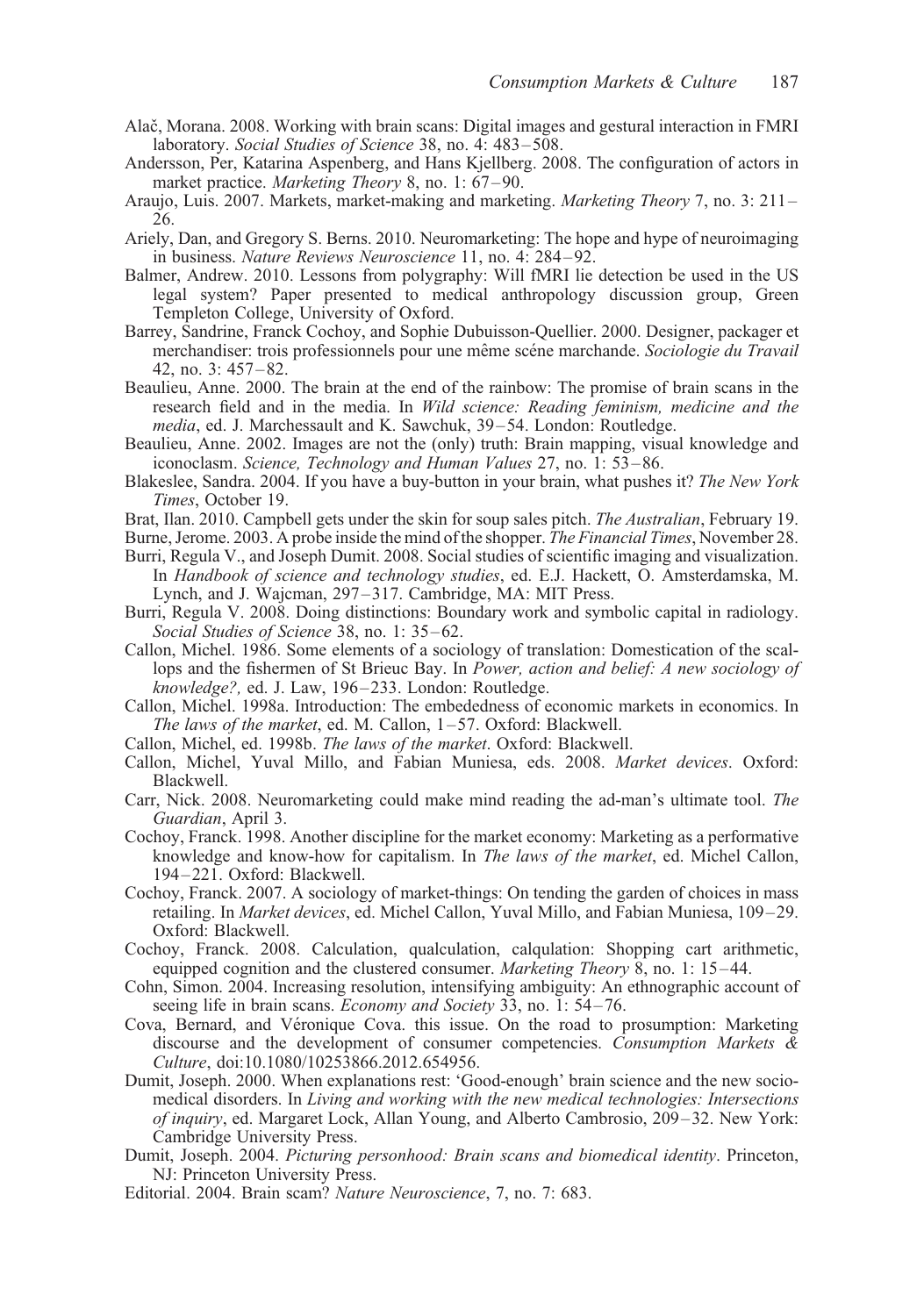Ehrenberg, Alain. 2004. Le sujet cerebral. Esprit 309 (November): 130–55.

- Frazier, Mya. 2007. Hidden Persuasion or junk science. Advertising Age, September 10.
- Fugate, Douglas L. 2007. Neuromarketing: A layman's look at neuroscience and its potential application to marketing practice. Journal of Consumer Marketing 24, no. 7:  $385-94$ .
- Garfinkel, Harold. 1967. Studies in ethnomethodology. Englewood Cliffs, NJ: Prentice-Hall.
- Hackley, Chris. 2002. The panoptic role of advertising agencies in the production of consumer culture. Consumption, Markets & Culture 5, no. 3:  $211-29$ .
- Hubert, Mirja, and Peter Kenning. 2008. A current overview of consumer neuroscience. Journal of Consumer Behaviour 7, nos. 4–5: 272–92.
- Joyce, Kelly. 2005. Appealing images: Magnetic resonance imaging and the production of authoritative knowledge. Social Studies of Science 35, no. 3: 437–62.
- Kjellberg, Hans. 2008. Market practices and over-consumption. Consumption, Markets & Culture 11, no. 2: 151–67.
- Kjellberg, Hans, and Claes-Fredrik Helgesson. 2007. On the nature of markets and their practices. Marketing Theory 7, no. 2: 137–62.
- Knorr Cetina, Karin, and Alex Preda, eds. 2005. The sociology of the financial markets. Oxford: Oxford University Press.
- Latour, Bruno. 1993. We have never been modern. Cambridge, MA: Harvard University Press.
- Lee, Nick, Amanda J. Broderick, and Laura Chamberlain. 2007. What is 'neuromarketing'? A discussion and agenda for future research. *International Journal of Psychophysiology*; Special Edition: Cognitive Neuroscience: Contributions from Psychophysiology 63, no. 2: 199–204.
- Lewis, Carol. 2005. Marketeers turn on to brain waves. The Times, March 31.
- Lezaun, Javier. 2007. A market of opinions: The political epistemology of focus groups. The Sociological Review 55, no. S2: 130–51.
- Lindstrom, Martin. 2008a. Buy-ology. How everything we believe about why we buy is wrong. London: Random House Business Books.
- Lindstrom, Martin. 2008b. Why 'Idol' works for Coke but not for Ford; Neuromarketing study suggests carmaker made a \$26 million mistake by failing to establish a purpose for its presence. Advertising Age, November 17.
- Maasen, Sabine, and Barbara Sutter, eds. 2007. On willing selves. Neoliberal politics vis-a-vis the neuroscientific challenge. Basingstoke: Palgrave Macmillan.
- Macdonald, Emma K., and Mark D. Uncles. 2007. Consumer savvy: conceptualization and measurement. Journal of Marketing Management 23, nos. 5–6: 497–517.
- MacKenzie, Donald. 2003. An equation and its worlds: Bricolage, exemplars, disunity and performativity in financial economics. Social Studies of Science 33, no. 6: 831-68.
- MacKenzie, Donald, Fabian Muniesa, and Lucia Siu. 2007. Do economists make markets? On the performativity of economics. Princeton: Princeton University Press.
- Medina, John. 2004. The neurobiology of the decision to buy. Psychatric Times, 21, no. 11: 31–4.
- Nadesan, Majia Holmer. 2002. Engineering the entrepreneurial infant: Brain science, infant development toys, and governmentality. Cultural Studies 16, no. 3: 401-32.
- Ortega, Francisco, and Fernando Vidal. 2007. Mapping the cerebral subject in contemporary culture. RECIIS – Electronic Journal of Communication, Information & Innovation in Health 1, no. 2: 255–9.
- Packard, Vance. 1957/1981. The hidden persuaders. Harmondsworth: Penguin.
- Prasad, Amit. 2005. Making images/making bodies: Visibilizing and disciplining through magnetic resonance imaging (MRI). Science, Technology & Human Values 30, no. 2: 291–316.
- Rappert, Brian. 2001. The distribution and resolution of the ambiguities of technology, or why bobby can't spray. Social Studies of Science 31, no. 4: 557–91.
- Roepstorff, Andreas. 2001. Brains in scanners: An Umwelt of cognitive science. Semiotica 134, no. 1: 747–65.
- Roepstorff, Andreas. 2002. Transforming subjects into objectivity. An ethnography of knowledge in a brain imaging laboratory. FOLK, Journal of the Danish Ethnography Society 44: 145–70.
- Rose, Nikolas. 2003. Neurochemical selves. Society (November/December) 41: 46–59.
- Rose, Nikolas. 2006. The politics of life itself: Biomedicine, power, and subjectivity in the twenty-first century. Princeton: Princeton University Press.